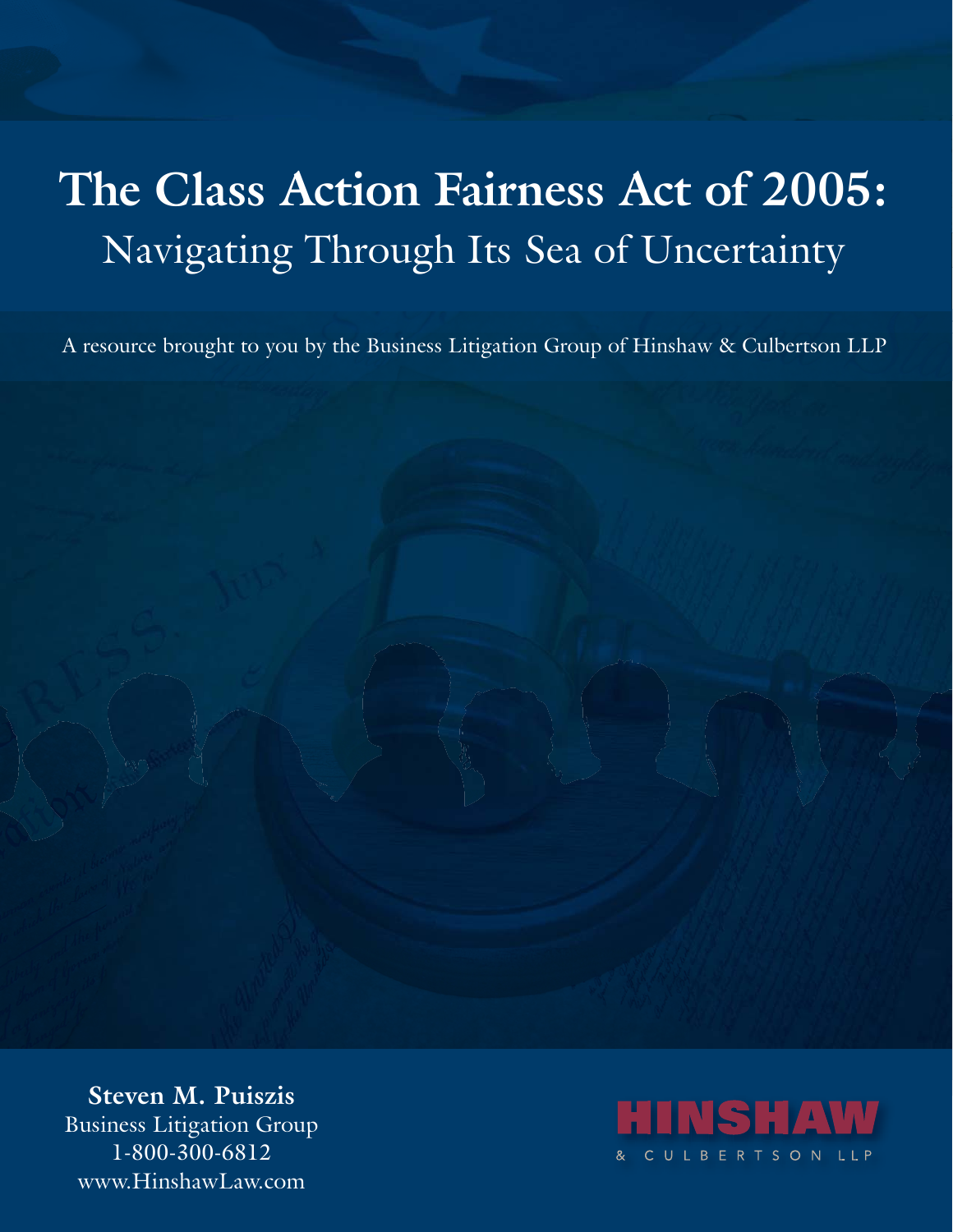## Table of Contents

| А.<br>Β.<br>C.<br>D.<br>E.                                                                               |  |
|----------------------------------------------------------------------------------------------------------|--|
| 1.<br>2.<br>3.<br>4.<br>Class Actions Relating To The Rights, Duties Or Obligations<br>5.                |  |
| F.<br>Permissible And Mandatory Grounds To Decline Diversity Jurisdiction -                              |  |
|                                                                                                          |  |
| Α.<br>В.<br>C.<br>D.<br>Е.<br>F.                                                                         |  |
| III. "Mass Actions" Subject To Revised Diversity And Removal Rules 15                                    |  |
|                                                                                                          |  |
| А.<br><b>B.</b><br>Rule 23's Settlement Hearing Requirement That Is Applicable Only To<br>$\mathsf{C}$ . |  |
|                                                                                                          |  |
| Α.<br>В.<br>C.<br>D.                                                                                     |  |
|                                                                                                          |  |
|                                                                                                          |  |

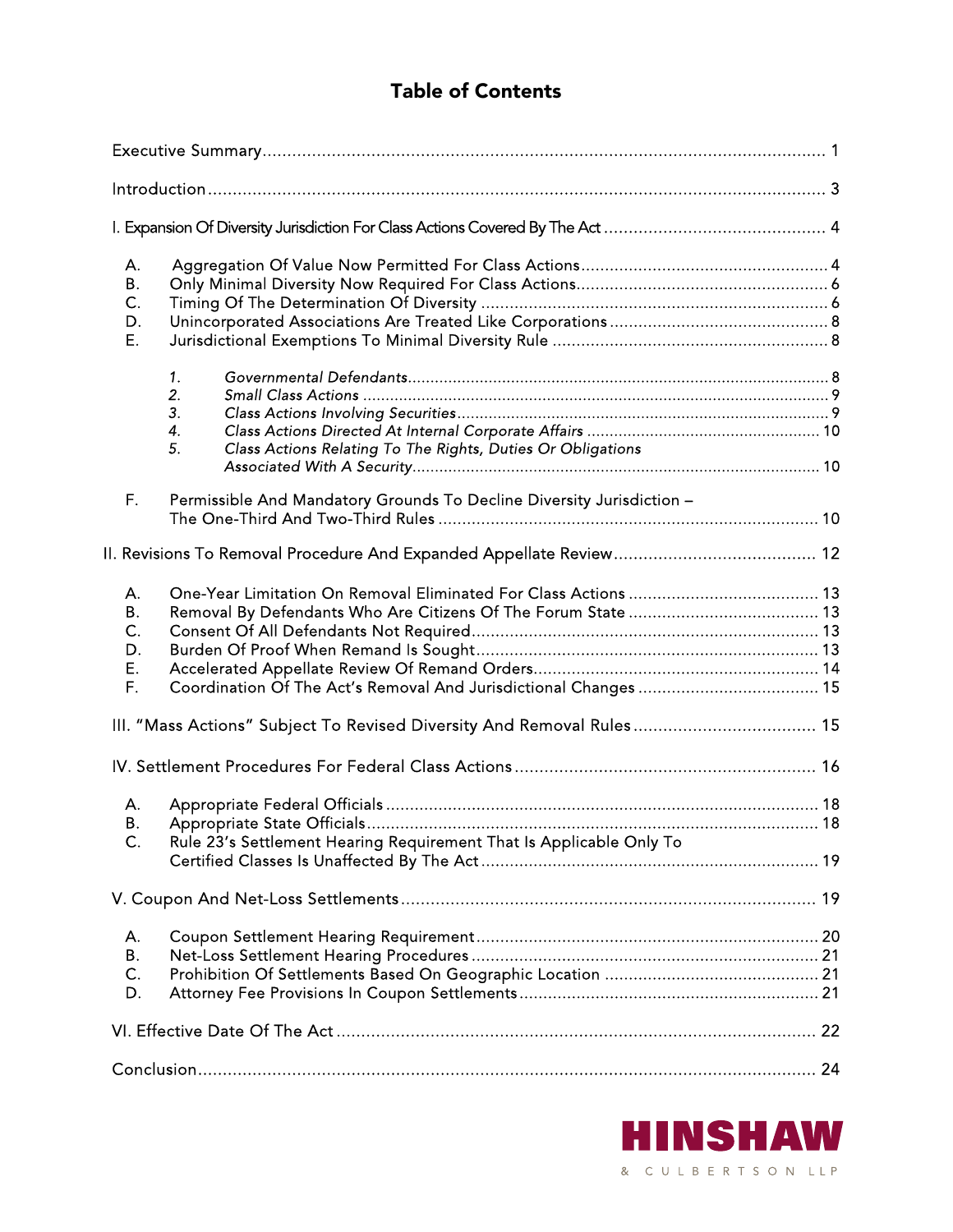## Executive Summary of the Class Action Fairness Act of 2005

The Class Action Fairness Act of 2005 is aimed at reducing frivolous class-action litigation, limiting class settlements that provide little or no benefit to class members but large fee awards to class counsel, and curtailing the practice of "forum shopping" class actions by filing them in favorable state-court jurisdictions. The Act attempts to accomplish this by expanding federal jurisdiction over most large class actions, easing removal procedures, mandating increased scrutiny of class-action settlements and by limiting fee awards involving coupon settlements.

#### Federal Jurisdiction Over Class Actions

The Act confers federal jurisdiction over any class action in which: (a) there are at least 100 potential class members; (b) the aggregate value of the class member's claims is at least \$5 million; and (c) where one member of the plaintiff's class is a citizen of a state different from any defendant.

Specifically excluded from the Act's coverage are: (1) class actions where the primary defendants are governmental entities against whom the district court may be foreclosed from ordering relief; or (2) class actions exclusively involving: (a) the internal affairs or governance of a corporation; (b) a security defined under §16(f) of the Securities Act of 1933 and §28(f) of the Securities Exchange Act of 1934; or (c) actions involving rights, duties or obligations relating to or created by any security.

A federal court is permitted to decline the exercise of jurisdiction if more than one-third but less than two-thirds of the putative class members and the primary defendants are citizens of the forum state. The Act lists a series of factors to consider in making this jurisdictional determination which include whether the claims involve matters of national or state interest, whether the action will be governed by the law of the forum state or by the laws of other states, and whether the action was pleaded in a manner that seeks to avoid federal jurisdiction.

A federal court is required to decline jurisdiction under the Act over a class action in which more than two-thirds of the potential class members and the primary defendants are citizens of the forum state or where more than two-thirds of the class members are citizens of the forum state, the principal injuries caused by each defendant were incurred in the forum state, a defendant from whom significant relief is sought is also a citizen of the forum state and no other class actions involving similar allegations have been brought against any of the defendants during the preceding three-year period.

#### Revised Removal Procedures

Any defendant may remove a class action to federal court without the consent of other defendants regardless of whether any defendant is a citizen of the state in which the action was filed. The Act also eliminates the one-year limitation on the removal of class actions to federal court following commencement of the action in state court.

The Act provides a potential avenue for accelerated appellate review of orders granting or denying a motion to remand a putative class action to state court. Under the Act's accelerated review procedures, an application to appeal must be filed within seven (7) days of the removal order and a court of appeals must complete all activity including the rendering of its decision within sixty (60) days of the filing of an appeal unless an extension is granted.

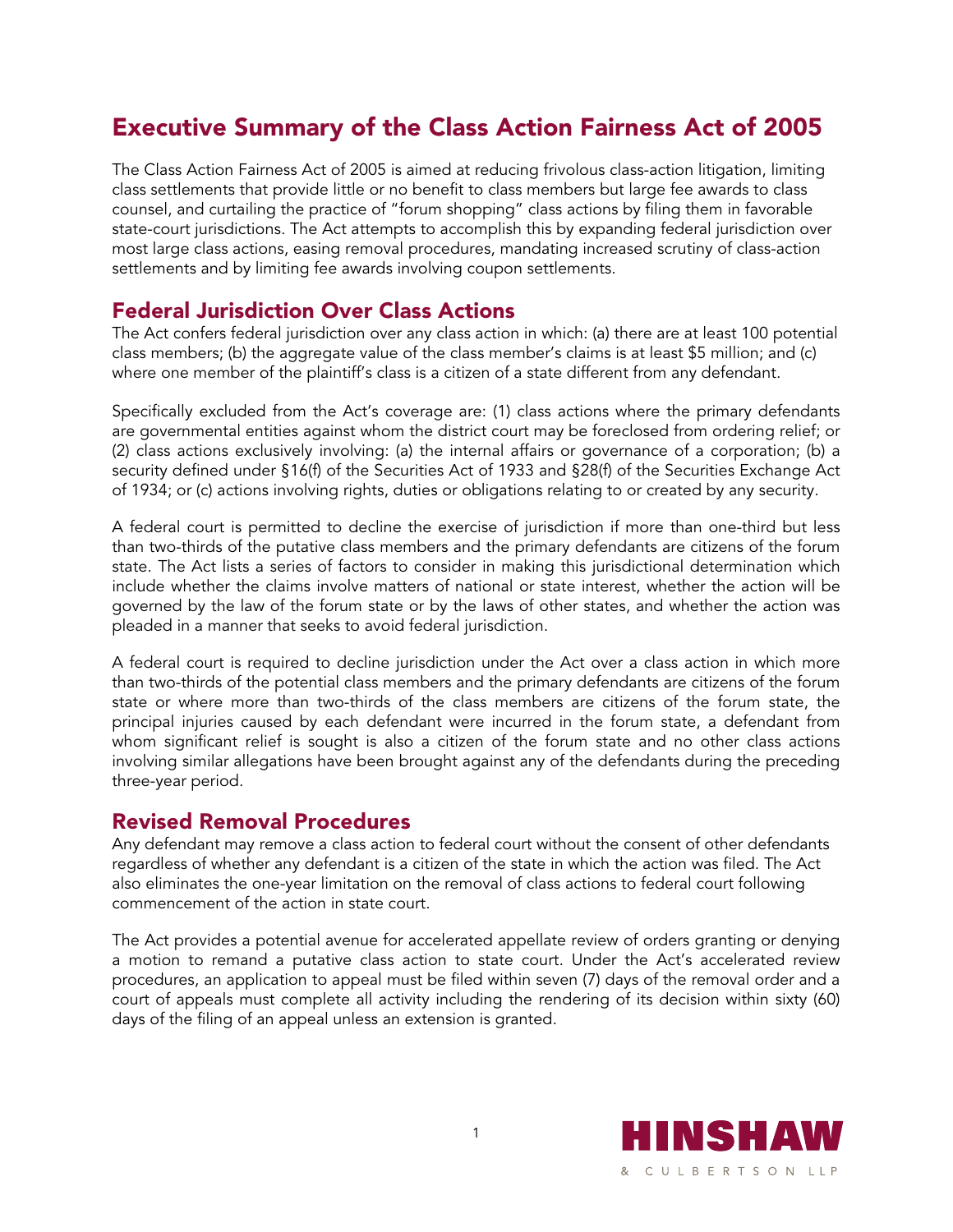## Coupon Settlements

A court is required to hold a hearing in any class-action settlement which includes a coupon payment to class members and permits the approval of a settlement only after the court makes a written finding that the settlement is fair, reasonable and adequate to the class members. The court may also require that a portion of the unclaimed coupons be paid to charitable or governmental organizations as agreed to by the parties.

## Class Counsel's Fees In Coupon Settlements

The Act requires that any fee award to class counsel which takes into consideration the value of coupons must be based upon the value of coupons that are redeemed rather than the value of the coupons that are issued.

## Net Loss Settlements

Any settlement which obligates class members to pay their counsel's fees that would result in a "net loss" to the class members may only be approved where a federal court finds that the nonmonetary benefits received by the class members substantially outweigh the net loss.

## Geographic Discrimination In Settlements Prohibited

The Act prohibits the approval of a class-action settlement which provides for the payment of greater monetary benefits to class members based solely on their geographic proximity to the court.

## Settlement Notices To Appropriate State And Federal Officials

Each defendant participating in a proposed settlement of a class action must provide notice of the settlement to an appropriate federal official and to an appropriate state official in each state in which a class member resides. Among the items required to be sent to those officials include the original complaint and any materials filed with it, notice of any scheduled judicial hearing, any proposed or final settlement of the class action, any proposed or final notification to the class members, any agreement contemporaneously made between class counsel and defense counsel as well as the names of class members who reside in each state and the estimated proportional share of their claims to the entire settlement or where that information cannot be feasibly provided, the reasonable estimate of the number of class members residing in each state and the estimated proportionate share of their claims to the entire settlement.

The penalty for non-compliance is that any class member who can demonstrate that the required notice under the Act was not provided may choose not to be bound by the settlement agreement or consent decree in that class action.

## Effective Date

The Act applies to civil actions commenced on or after February 18, 2005, although a recent decision from the Seventh Circuit Court of Appeals suggests that amendments to pleadings which add new claims or new defendants may open a window of removal under the Act for class actions filed in state court prior to the Act's effective date.

The attached article covers in depth many of the issues and practice problems that are likely to be encountered under the Act. For more information about the Act, please contact the Hinshaw attorney with whom you work or Steve Puiszis at (312) 704-3243.

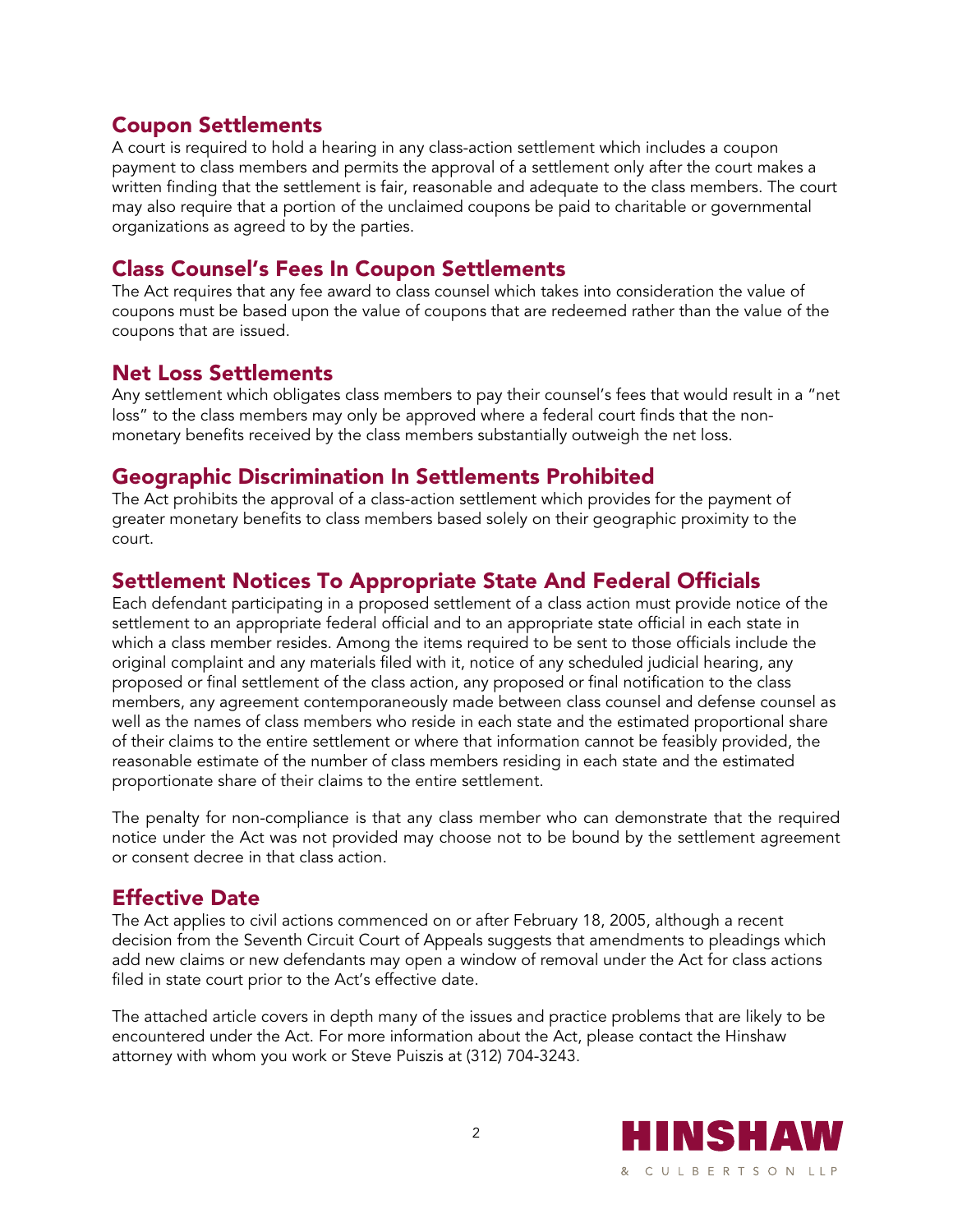### Introduction

The Class Action Fairness Act of 2005 is Congress' latest attempt to reduce several of the perceived abuses of the class-action vehicle occurring in state courts. $^{\rm 1}$  The Act impacts classaction litigation by:

- I. Expanding federal diversity jurisdiction to cover large class actions (those having 100 or more class members) where the amount in controversy has an aggregate value in excess of \$5,000,000, and the "primary defendants" are not states, state officials or governmental entities against whom a district court may be foreclosed from ordering relief or does not involve a claim involving a "covered security" as defined in the Securities Act of 1933 and the Securities Exchange Act of 1934.
- II. Enhancing the ability to remove many state-court class actions and by authorizing an accelerated appellate review of orders granting or denying a motion to remand a class action to state court.
- III. By treating certain "mass actions" as if they were a "class action" and by treating unincorporated associations as if they were a corporation for purposes of the Act's revised class-action diversity and removal rules.
- IV. Revising the procedure for settling class actions in federal court by requiring that defendants send notice of any "proposed settlement" to the "appropriate State official of each State in which a class member resides" and to an "appropriate Federal official."
- V. Limiting fee awards to class counsel in "coupon settlements" to the value of coupons actually redeemed and by attempting to regulate settlements that "result in a net loss" to class members by requiring that the "non-monetary benefits to the class member[s] substantially outweigh the monetary loss" resulting from a net-loss settlement. The Act also prohibits settlements where the amount paid to a class member varies depending upon the member's "geographic proximity to the court."

Federal Rule of Civil Procedure 23 was substantially revised in 2003. The Class Action Fairness Act was initially drafted years before Rule 23 was amended which explains why Section 7 of the Act provides that Rule 23's amendments "shall take effect on the date of enactment of this Act or on December 1, 2003 . . . whichever occurs first."



 $\overline{a}$ 1 In 1995, the Private Securities Litigation Reform Act, 15 U.S.C. §78u-4, (PSLRA), was passed by Congress in an attempt to eliminate certain abusive practices that frequently arose in federal securities class action litigation. Among other things, the PSLRA imposed: heightened pleading standards, a stay of proceedings while a motion to dismiss was pending, mandatory sanctions under Rule 11 for abusive pleading practices, the elimination of joint and several liability in the absence of a finding of a knowing violation of the securities laws, a limitation on fees and expenses awarded to class counsel and disclosure requirements to class members. Subsequently, Congress enacted the Securities Litigation Uniform Standards Act of 1998 (SLUSA) after "considerable evidence" was presented to it, that securities fraud class actions were being shifted from federal to state courts following the passage of the PSLRA. SLUSA amended §16 of the Securities Act of 1933 and §28 of the Securities Exchange Act of 1934 so that any statecourt class action encompassed by SLUSA involving a "covered security" was considered "preempted" and subject to SLUSA's mandatory removal provision. As a result of SLUSA, federal courts are now the primary forum for most class actions which involve nationally-traded securities. SLUSA's preemption rules do not apply however, to shareholder-derivative class actions or actions involving corporate governance issues.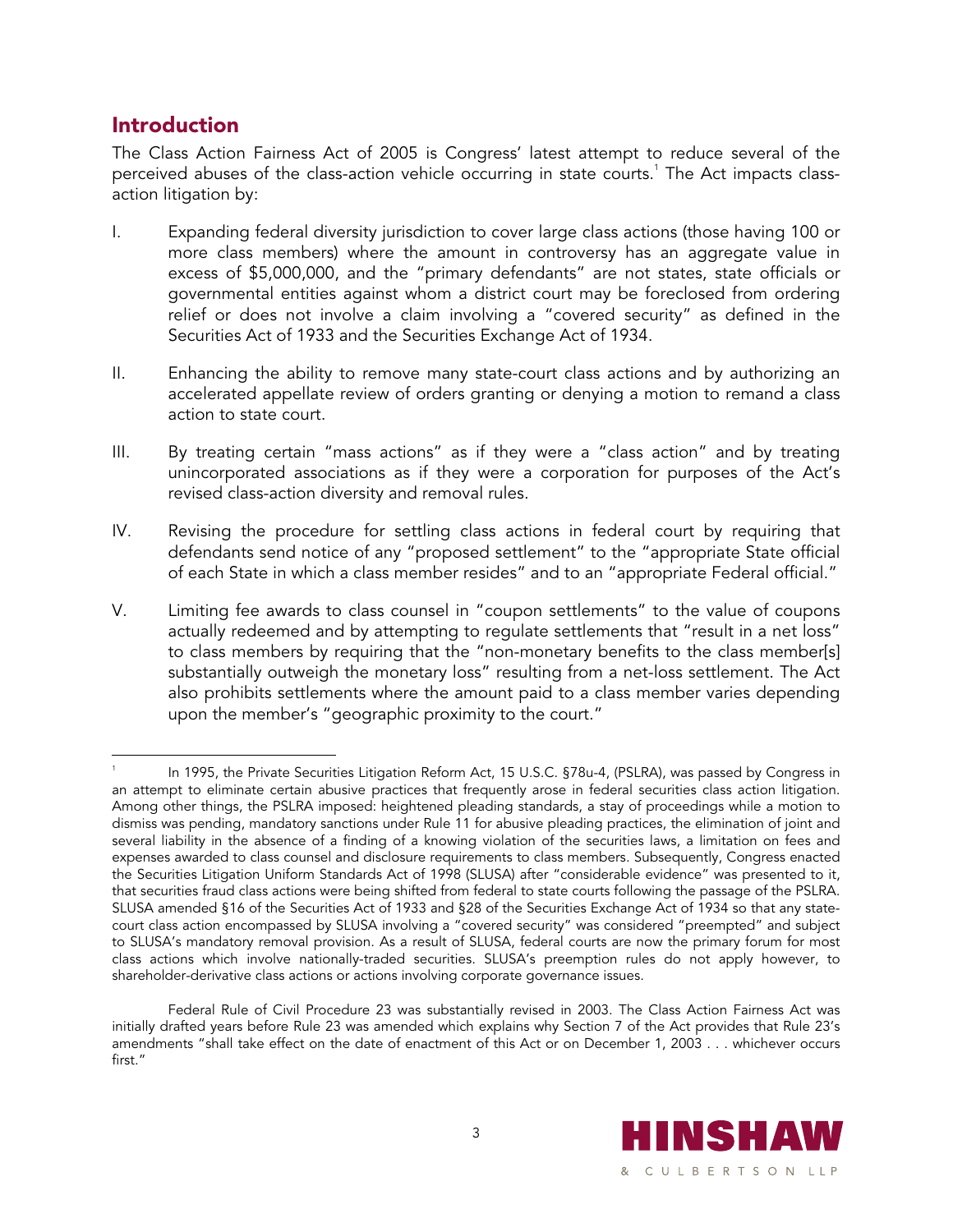A number of the Act's terms and phrases were left undefined. Thus, court and counsel are left with the difficult task of reconciling the interplay of the Act's various jurisdictional provisions in light of its intended purpose of directing class-action litigation into federal court with prior court decisions addressing the scope of diversity jurisdiction. The full scope of the Act's reach will require clarification by future court decision. As discussed below in Section VI of this article, the Act has already spawned several decisions addressing whether and under what circumstances the Act might apply to class-actions filed before its effective date. Several of the Act's jurisdictional provisions will likely trigger evidentiary hearings requiring the use of expert or opinion testimony.

Where a statute "is plain and unambiguous on its face," courts have been instructed "not to look to legislative history as a guide to its meaning." *TVA v. Hill*, 437 U.S. 153, 184 n. 29 (1978). However, in view of the uncertainties created by the Act's use of undefined terms and its silence on many issues, this article refers to the Senate Committee Report regarding the Act in an attempt to close several of the Act's gaps. Committee Reports "represen[t] the considered and collective understanding of those [legislators] involved in drafting and studying proposed legislation." *Zuber v. Allen*, 396 U.S. 168, 186 (1969). To the extent it is appropriate to consider legislative history when engaged in statutory interpretation, the Supreme Court views Committee Reports as the "authoritative source" for determining legislative intent. *Garcia v. United States*, 469 U.S. 70, 76 (1984). However, as the Court itself recognized in *Exxon Mobil Corp. v. Allapattah Services, Inc.,* \_\_\_ U.S. \_\_\_\_, 125 S.Ct. 2611 (2005), even Committee Reports can be abused, and should not be employed in the absence of ambiguity. *Id.* at 2625-2627.

The following sections address the Act's salient provisions and will alert you to a number of the legal issues and practical problems you will likely encounter when navigating its uncharted shoals.

## I. Expansion Of Diversity Jurisdiction For Class Actions Covered By The Act

Section 4 of the Act expands federal diversity jurisdiction to potentially include (with certain limitations discussed below), any class action $^{\scriptscriptstyle 2}$  having 100 or more class members where the "matter in controversy exceeds the sum or value of \$5,000,000, exclusive of interest and costs," and any plaintiff class member is diverse from any defendant. 28 U.S.C. §1332(d)(2).

#### A. Aggregation Of Value Now Permitted For Class Actions

 $\overline{a}$ 

*Zahn v International Paper Co.,* 414 U.S. 291 (1973), held that all members of a federal class action brought pursuant to diversity jurisdiction must meet §1332's jurisdictional amount-incontroversy requirement. *Id.* at 300-02. In *Zahn*, each of the named class representatives' claims met the required jurisdictional amount. However, not all of the individual class member's claims reached that jurisdictional threshold. Therefore, the district court refused to certify a

<sup>2</sup> The term "class action" is defined under the Act to include "*any* civil action filed under Rule 23 of the Federal Rules of Civil Procedure" or a "similar State statute or rule of judicial procedure" which authorizes the filing of a class action. The term "class member" is defined to include those "persons (named or unnamed) who fall within the definition of the proposed or certified class." See 28 U.S.C. §1332(d)(1)(B),(D) (emphasis added). The Act's provisions are generally applicable to actions before a class is certified under 28 U.S.C. §1332(d)(8).

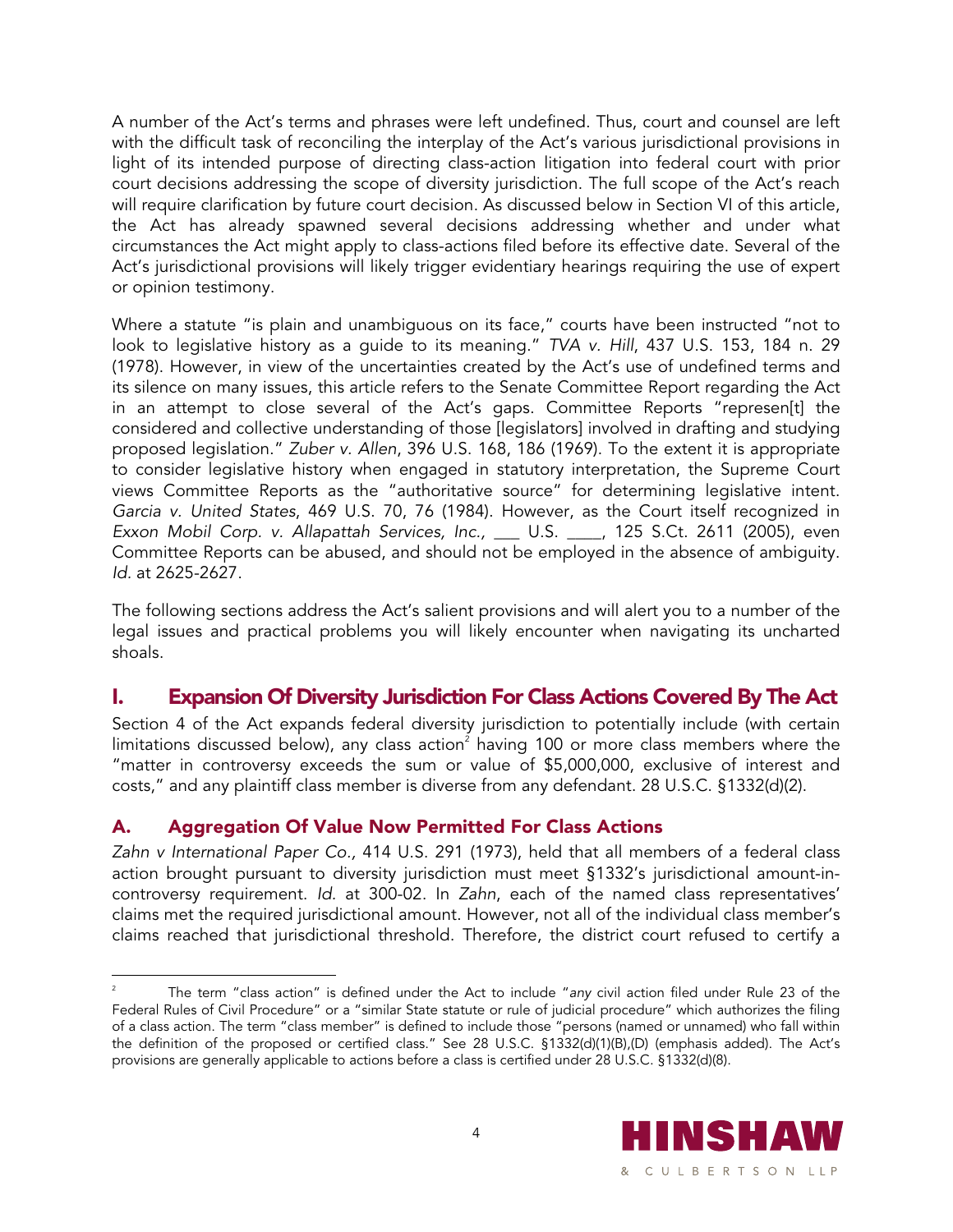class, concluding it would not be feasible to define a class of persons whose individual claims failed to meet §1332's amount-in-controversy requirement. *Id.* at 292. *Zahn* reaffirmed the Court's prior holding in *Snyder v. Harris*, 394 U.S. 332 (1969), to the effect "that there may be no aggregation and that the entire case must be dismissed where none of the plaintiffs' claims" meet the jurisdictional amount-in-controversy threshold. *Zahn*, 414 U.S. at 300. *Zahn* further elaborated that "any plaintiff without the jurisdictional amount must be dismissed from the case, even though others allege jurisdictionally sufficient claims." *Id.*

*Zahn*'s jurisdictional holding and the corresponding notion that the value of the putative class member's claims could not be aggregated to meet §1332's jurisdictional requirement have been eliminated by Section 4 of the Act where it is applicable. Section 1332(d)(6) now specifically provides: "In any class action, the claims of the individual class members shall be aggregated to determine whether the amount in controversy exceeds the sum or value of \$5,000,000 exclusive of interest and costs."

Additionally, in *Exxon Mobil Corp. v. Allapattah Services, Inc., \_\_ U.S. \_\_, 125 S.Ct. 2611* (2005), the Supreme Court significantly expanded the scope of a district court's supplemental jurisdiction under 28 U.S.C. §1367. *Exxon Mobil* held in the context of a class action based upon diversity jurisdiction, where at least one plaintiff meets the jurisdictional amount-incontroversy requirement and the other elements of diversity jurisdiction are met, a district court has supplemental jurisdiction over the claims of other parties whose claims do not meet §1332's amount-in-controversy requirement, essentially overruling *Zahn*. *Id.* at 2620. While the Act had no bearing on the Court's analysis in *Exxon Mobil*, the Court did recognize that the Act "abrogates the rule against aggregating claims." *Id.* at 2627-2628.

Where purely injunctive relief is sought, the Seventh Circuit has explained "that the jurisdictional amount should be accessed [by] looking at either the benefit to the plaintiff or the cost to the defendant" in complying with the requested injunctive relief. *Uhl v. Thoroughbred Tech. & Telecomm., Inc.,* 309 F.3d 978, 983 (7th Cir. 2002). The Seventh Circuit refers to this as the "either viewpoint" rule. *Id.* The Senate Committee Reports endorses the "either viewpoint" approach when assessing the aggregate value of the class members claims. S. Rep. No. 14, 109th Cong., 1st Sess. (2005) *reprinted in* U.S.C.C.A.N. 3, p. 42 ("S. Rep. 109-14").

Where injunctive relief is the sole relief sought in a class action, the Seventh Circuit has instructed courts to look "separately at each named plaintiff's claim and the cost to the defendant of complying with an injunction directed to that plaintiff." *Uhl*, 309 F.3d at 983. The required analysis of each plaintiff's claim was to ensure that courts would not undermine "the non-aggregation rule that still applies to class actions where the named plaintiff's claim does not satisfy the jurisdictional amount." *Id.* However, the aggregation rule found in Section 4 of the Act and the Supreme Court's recent *Exxon Mobil* decision have implicitly rejected *Uhl's*  approach for class actions involving injunctive relief. Even without the Act's value-aggregation rule, so long as one of the named plaintiffs alleges a jurisdictionally sufficient claim when examined from "either viewpoint," the court should have supplemental jurisdiction over the remaining claims following *Exxon Mobil*.

The Senate Committee Report on the Act recognized the potential difficulties that can occur in attempting to place a value on non-monetary relief sought in a class action. That Report indicates that it was the Committee's intent that this provision should be "interpreted

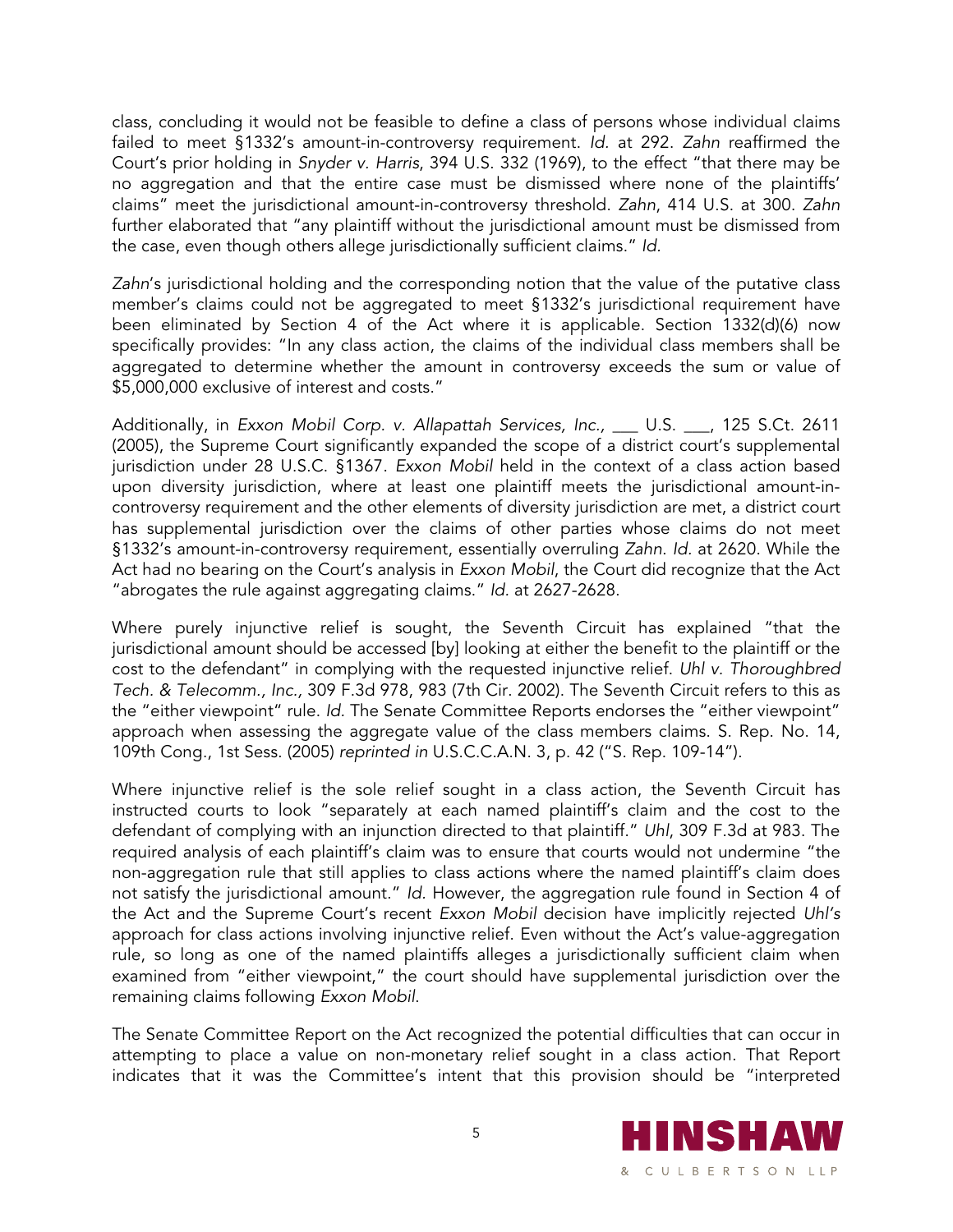expansively," that any assessment include "the value of all relief and benefits that would logically flow" from the relief sought and that where there exists any doubt as to whether the class members' claims reach the Act's aggregate threshold, "the court should err in favor of exercising jurisdiction over the case." S. Rep. No. 109-14, pp. 42-43. For example, a declaration that a product is defective could easily meet the Act's aggregate value threshold depending upon the number that have been sold and the costs associated with a recall and repair of the product.

#### B. Only Minimal Diversity Now Required For Class Actions

While the requirement of complete diversity was neither constitutionally mandated nor specifically required by the text of §1332, *Exxon Mobil Corp. v. Allapattah Services, Inc*., \_\_U.S. \_\_, 125 S.Ct. 2611, 2617 (2005), the Supreme Court "has consistently interpreted §1332 as requiring complete diversity." *Id.* The requirement of complete diversity has been abandoned for class actions encompassed by the Act. All that is now required for a class action is minimal diversity – that "any member of a class of plaintiffs is a citizen of a State different from any defendant." 28 U.S.C. §1332(d)(2)(A).<sup>3</sup> For class actions, this should elevate concerns over the possibility of the "fraudulent joinder" of a defendant to defeat diversity jurisdiction.

Additionally, Section 4 of the Act provides that diversity jurisdiction for a class action can be met where either "any member of a class of plaintiffs is a foreign state or a citizen or subject of a foreign state," or where "any defendant is a foreign state or a citizen or subject of a foreign state." See 28 U.S.C. §1332(d)(2)(B), (C).

#### C. Timing Of The Determination Of Diversity

Whether diversity exists is determined as of the date a complaint is filed. *See, e.g., Navarro Savings Assn. v. Lee*, 446 U.S. 458, 459 (1980). While that rule remains true for defendants under the Act, §1332(d)(7) requires diversity determinations involving "members of the proposed plaintiff classes," be made at several other stages of a class-action proceeding. Section 1332(d)(7) provides that for class actions potentially encompassed by the Act, diversity: "s*hall* be determined . . . as of the date of filing of the complaint or amended complaint, or if the case stated by the initial pleadings is not subject to federal jurisdiction, as of the date of service by plaintiffs of an amended pleading, motion or other paper, indicating the existence of federal jurisdiction." Section 1332(d)(7) contains no time limitation. Thus, it is possible that a diversity determination and a right of removal could be triggered immediately prior to the trial of a state-court action by the filing of a pleading or paper which provides the initial indication that diversity jurisdiction over the action is available.

When §1332(d)(7) is potentially applicable to a class action you are defending, several issues are of immediate concern. First, can a defendant forfeit the right to invoke federal-court

 $\overline{a}$ 3 The long-standing rule for determining diversity of citizenship in class actions was that a court looked to the domicile of the named class representatives rather than the putative class members. *Supreme Tribe of Ben Hur v. Cauble*, 255 U.S. 356 (1929). Complete diversity was only required between the named plaintiffs and the named defendants in a federal class action based upon diversity jurisdiction. *In re Agent Orange Product Liability Litigation*, 818 F.2d 145 (2d Cir. 1987). The Act's directive that the citizenship of plaintiff class members be examined changes that rule and should eliminate any attempt to collusively name a class representative in order to either dodge or invoke federal diversity jurisdiction.

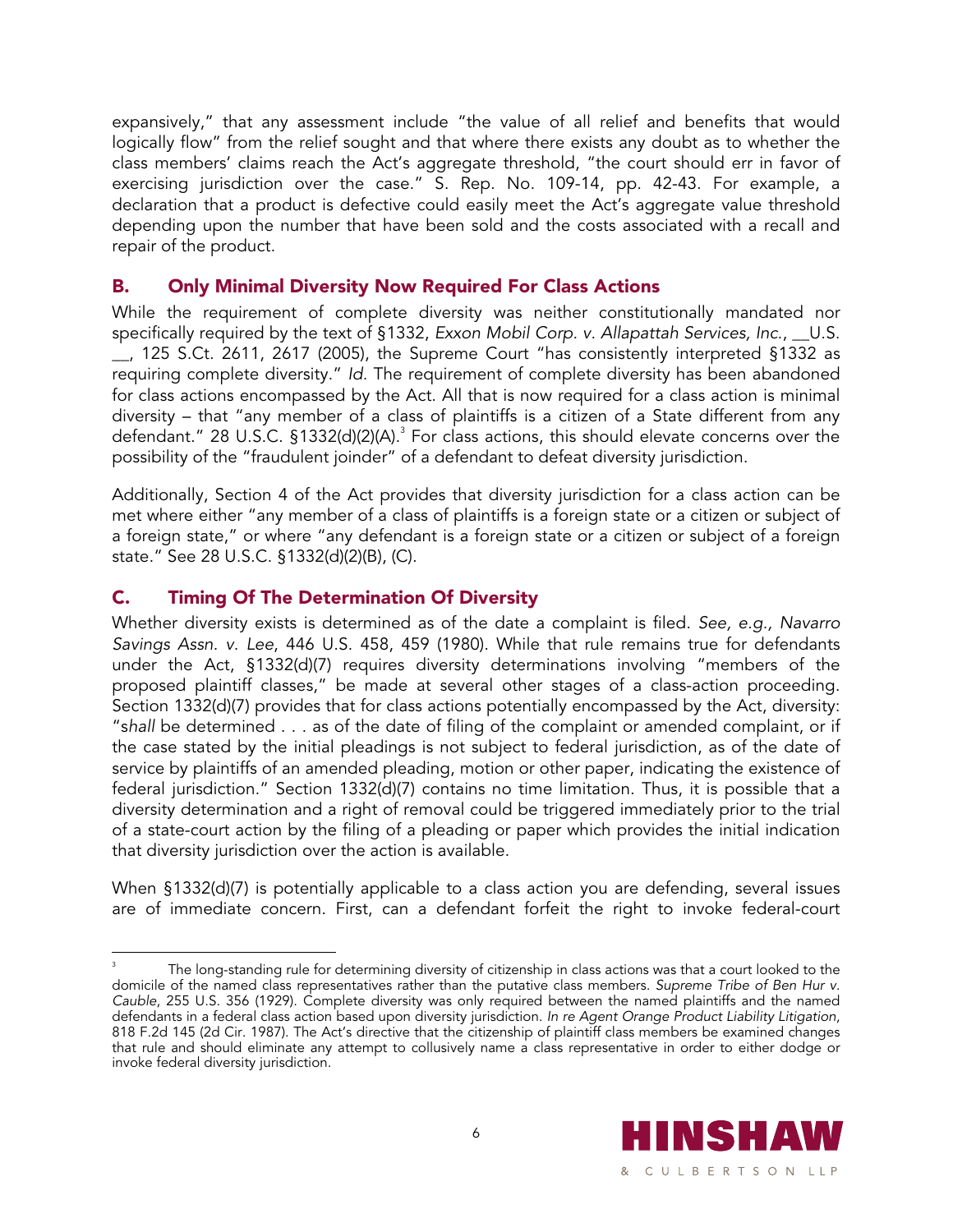jurisdiction by not immediately removing the case when federal jurisdiction first appeared in an original or amended pleading, motion or other paper in view of the Act's intent to broadly expand diversity jurisdiction over class actions? The short answer is yes. As explained below, while Section 5 of the Act eliminates 28 U.S.C. §1446(b)'s one year absolute time limitation on removal – currently, a notice of removal must be filed within one year of the commencement of the action – it leaves undisturbed §1446(b)'s requirement that a notice of removal must be filed within 30 days of receiving a pleading or paper which provides the initial basis for removal. A contrary rule would permit a defendant to sit back, assess a state-court judge's rulings, and if those rulings were unfavorable remove the action to federal court at a later time. The Act was intended to expand federal jurisdiction over class actions, not forum shopping.

Second, §1332(d)(7) is not expressly limited to proceedings prior to removal. As explained below in Section I F of this article, the Act's revised diversity rules permit a district court to decline jurisdiction based upon certain enumerated factors including the number of putative class members who reside in the forum state. See, 28 U.S.C. §1332(d)(3),(4). Theoretically, the citizenship of plaintiff class members can be reassessed even after removal and federal jurisdiction could be lost by the filing of an amended pleading which triggers the Act's onethird and two-thirds rules. $4$ 

Third, can the citizenship of a *defendant* or group of defendants be reconsidered at other stages of a class-action proceeding when §1332(d)(7) only specifies subsequent consideration of the citizenship of putative plaintiff class members? Under the Act, there is no statutory basis for reconsideration of a defendant's citizenship after minimal diversity has been established. Had Congress so intended, it could have readily indicated that the defendants' citizenship should also be considered as it did with the citizenship of the proposed plaintiff class members. By specifying that only the citizenship of the proposed plaintiff class members is to be considered, a valid argument can be made that subsequent amendments to a pleading which merely add or subtract a significant or target defendant from a class action should not provide a basis for a federal court to decline the exercise of diversity jurisdiction under §§1332(d)(3) or(d)(4), and remand a case to state court.<sup>5</sup>

<sup>5</sup> Perhaps this is of little significance in light of the Act's minimal diversity rule, however if this approach is followed, it would impact existing procedure in federal court. Currently, the mere substitution of a non-diverse party



 $\overline{a}$ 4 Section 1332(d)(7) *requires* diversity be determined at various times during the life of class action – as of the date of filing of either: (1) the complaint; (2) an amended complaint; or (3) where the initial pleading is not subject to federal jurisdiction, "as of the date of service" of an "amended pleading, motion or other paper indicating the existence of federal jurisdiction." Perhaps the drafters of the Class Action Fairness Act did not intend this result, but its reference to the "amended complaint" (item 2) is not necessarily same as an amended pleading that "indicate[s] the existence of federal jurisdiction" (item 3). Otherwise, the timing triggers created by items (2) and (3) would be redundant. Thus, the amended complaint (item 2) referenced in §1332(d)(7) by definition appears to be one which does not "indicat[e] the existence of federal jurisdiction," otherwise there would be no need to refer to an amended pleading in item 3. Accordingly, the filing of an amended complaint following removal would seemingly trigger another diversity determination because §1332(d)(7)'s reassessment requirement is mandatory in nature and could result in a subsequent determination that the court should decline jurisdiction over the action. The filing of an amended complaint following removal could trigger a reexamination of the citizenship of the plaintiff class members and could result in a court declining to exercise jurisdiction in the event the Act's one-third or two-thirds jurisdictional rules are met. However where the amended pleading merely eliminates a diverse "target" or significant defendant, as explained in the text above, that should not trigger a reexamination of jurisdiction.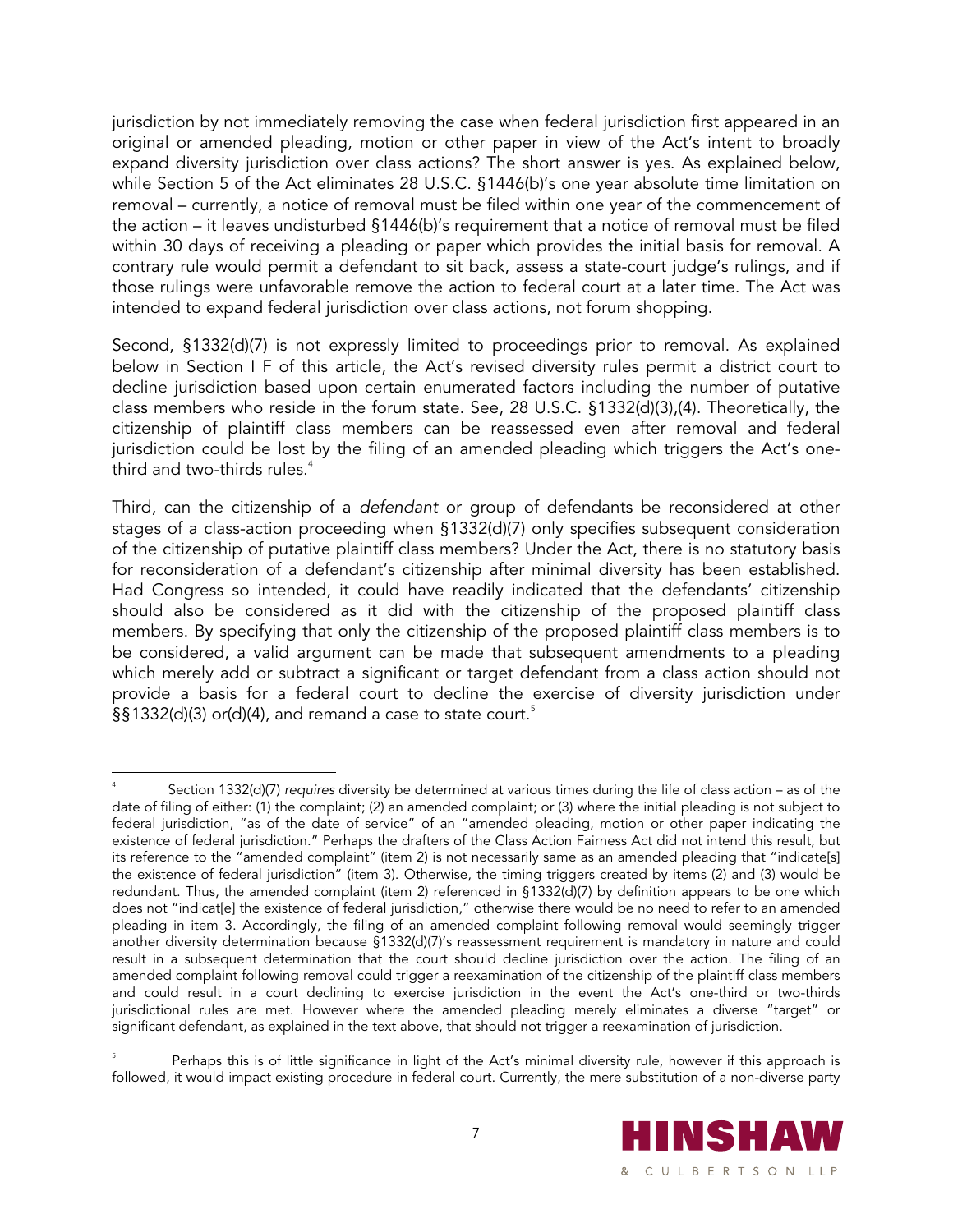#### D. Unincorporated Associations Are Treated Like Corporations

For diversity purposes, unincorporated business entities and membership associations assume the citizenship of each of its members. See, e.g., *Indiana Gas Co. Inc. v. Home Ins. Co.,* 141 F.3d 314, 316 (7th Cir. 1998). However, under the Act's revised class-action diversity and removal rules, "an unincorporated association is deemed to be a citizen of the State in which it has its principal place of business and the State under whose laws it is organized." 28 U.S.C. § 1332(d)(10). An unincorporated association is treated like a corporation for diversity purposes under the Act. See 28 U.S.C. §1332(c)(1).

Traditionally, limited liability companies, labor unions, worker's compensation insurance pools and even religious organizations were treated like an unincorporated association for diversity purposes – the court considered the citizenship of all of their respective members. See, e.g., *Cosgrove v. Bartolotta*, 150 F.3d 729, 731 (7th Cir. 1998) (limited liability company); *United Steelworkers of America*, *AFL-CIO v. R.H. Bouligny, Inc.*, 382 U.S. 145, 153 (1965) (unincorporated labor union); *U.S. Fire Ins. Co. v. United Church of Christ*, 2005 WL 1668517, \*2 (N.D. Ohio July 18, 2005) (religious organization); *Aetna Cas. & Sur. Co. v. Landry Enterprises, Inc.*, 1995 WL 217468, \*3 (E.D. La. April 12, 1995) (worker's compensation insurance pool). While the Act does not specifically address how those entities are to be treated for diversity purposes on a going forward basis when named in a class action complaint, given the Act's intended purpose of enlarging federal jurisdiction over class actions, one can expect that any entity which can loosely be described as an unincorporated association will fall within the scope of §1332(d)(10)'s coverage.

#### E. Jurisdictional Exemptions To Minimal Diversity Rule

#### *1. Governmental Defendants*

 $\overline{a}$ 

Section 1332(d)(5)(A) provides that the Act's diversity rules applicable to class actions do not apply to any action in which, "*the primary defendants* are States, State officials, or other governmental entities *against whom the district court may be foreclosed from ordering relief.*"

The Act does not define the term "primary defendants." However, another section of the Act which requires a district court to decline jurisdiction over a class action, 28 U.S.C. §1332(d)(4), employs the phrase "primary defendants" while also referring to defendants from whom "significant relief is sought" and "whose alleged conduct forms a significant basis for the claims asserted by the proposed plaintiffs' class." Compare 28 U.S.C. §1332(d)(4)(A)(i)(II) and §1332(d)(4)(B). Thus, it would seem that a "primary defendant" must be someone or something different than a party from whom "significant relief is sought" and whose alleged conduct "forms a significant basis for the claims asserted." Otherwise, §1332(d)(4)(B)'s use of the term "primary defendants" would be rendered redundant by §1332(d)(4)(A)(i)(II)'s reference to significant defendants. Accordingly, it would appear that the governmental entity or official

does not necessarily deprive a district court of diversity jurisdiction*. Freeport-McMoRan, Inc. v. K N Energy*, 498 U.S. 426, 428 (1991) (*per curiam*). In *Freeport-McMoRan*, the defendant that was added to the case was not an indispensable party at the time the complaint was filed. *Id.* However, the Seventh Circuit has held that the subsequent addition of non-diverse indispensable parties under Rule 19(b) can destroy diversity jurisdiction warranting dismissal of a federal action. See *Estate of Alvarez v. Donaldson Co., Inc*., 213 F.3d 993, 995 (7th Cir. 2000).

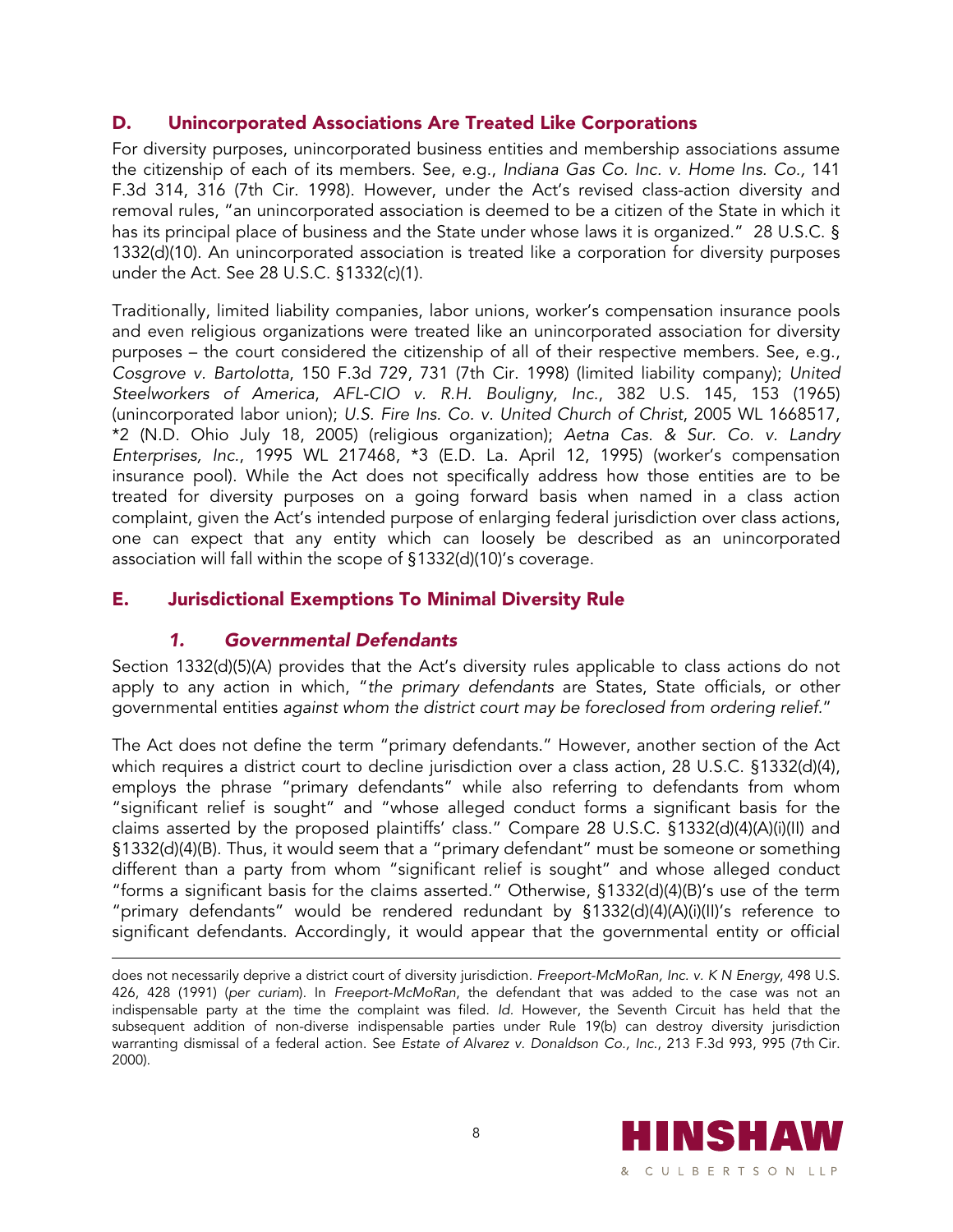must be a "target defendant" for the vast majority of the putative class members in order for this jurisdictional exemption to have any meaning.

Additionally, this exemption is not directed merely at governmental entities generally, but rather against those governmental entities from "whom the district court may be foreclosed from ordering relief." 28 U.S.C. §1332(d)(5)(A). The Senate Committee Report explains that the purpose of this exemption is to prevent "governmental entities from dodging legitimate claims and then arguing that the federal courts are constitutionally prohibited from granting the requested relief." S. Rep. 109-14, p. 42. However, in *Lapides v. Board of Regents of Univ. System of Georgia*, 535 U.S. 613, 619 (2002), the Court concluded that the protection of the Eleventh Amendment which is otherwise potentially available to states and state officials in a federal-court action had been waived by the defendant's invocation of federal jurisdiction by removing the case from state court. If *Lapides'* holding is applied in this scenario, states and state officials may still be able to invoke §1332(d)'s minimal jurisdictional rules if they seek to remove a case to federal court even when they are the "primary defendant," because the Eleventh Amendment's protection would not necessarily foreclose a district court from ordering relief under those circumstances. Because the Eleventh Amendment is not applicable to actions filed in state court, a state defendant is not forfeiting a defense otherwise available to it in state court by removing the action to federal district court.

Section 1332(d)(5) applies where "*the* primary defendants," are governmental entities. It does not apply where *a* governmental entity or where *one or more* governmental entities are primary defendants. Thus, this exception seemingly requires that *all* of the target defendants be governmental entities. Where one or more target defendants are non-governmental entities, this exemption should not be triggered. Finally, applying this same logic, unless it appears from the face of a pleading that a common-law defense or immunity would bar the action against all the named governmental defendants, in which case the action should probably not been brought against them in the first place, §1332(d)(5)'s exemption should not bar removing the action to federal court. The fact that a common-law defense or immunity might preclude relief from being entered against one (but not all) of the governmental defendants should not suffice.

#### *2. Small Class Actions*

Section 1332(d)'s diversity rules do not apply to class actions where the total number of class members for all proposed plaintiff classes is less than 100. 28 U.S.C. §1332(d)(5)(B). Where it is unclear whether the total number of potential class members is less than 100, the Senate Committee Report indicates that a district court "should err in favor of exercising jurisdiction over the matter." S. Rep. 109-14, p. 42.

#### *3. Class Actions Involving Securities*

Section 1332(d)'s diversity rules do not apply to class actions *solely* involving a "security" defined under §16(f)(3) of the Securities Act of 1933 and Section 28 (f)(5)(E) of the Securities Exchange Act of 1934. See 28 U.S.C. §1332(d)(9)(A). State-court class actions involving "covered securities" are already subject to the SLUSA's (Securities Litigation Uniform Standards Act of 1998) mandatory preemption and removal provisions. Thus, by this exemption, Congress was obviously attempting to draw a clear line of demarcation between the two Acts and not to disturb SLUSA's jurisdictional boundary lines.

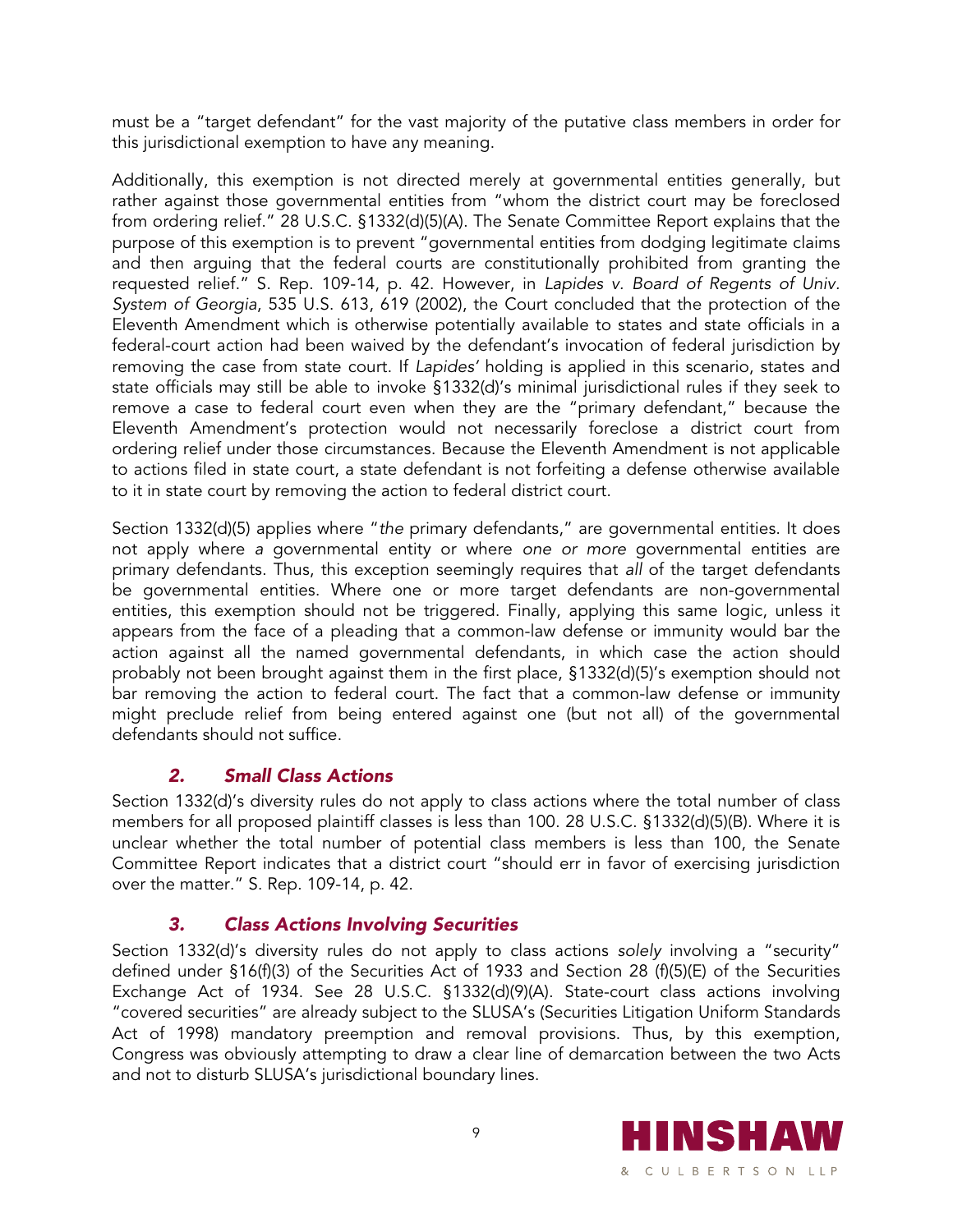#### *4. Class Actions Directed At Internal Corporate Affairs*

Section 1332(d)'s diversity rules do not apply to class actions solely involving "the internal affairs or governance of a corporation" or some other form of "business enterprise and that arises under or by virtue of the laws of the State in which such corporation or business enterprise is incorporated or organized." See 28 U.S.C. §1332(d)(9)(B). The Senate Committee Report indicates that this exemption is directed at the "internal affairs doctrine" which was described by the Supreme Court in *Edgar v. MITE Corp.*, 457 U.S. 624 (1982), as "matters peculiar to the relationships among or between the corporation and its current officers, directions and shareholders." S. Rep. 109-14, p. 45, quoting *Edgar*, 457 U.S. at 645.

#### *5. Class Actions Relating To The Rights, Duties Or Obligations Associated With A Security*

Section 1332(d)'s diversity rules do not apply to class actions solely involving a right, duty or obligation, including a fiduciary duty "relating to or created by or pursuant to any security" as defined in Section 2(a)(1) of the Securities Act of 1933. See 28 U.S.C. §1332(d)(9)(C).

To state the obvious, the three (3) exemptions provided by §1332(9), items 3, 4, and 5 above, do not close the door to diversity jurisdiction where the class-action complaint raises multiple liability issues or involves claims or theories other than one of those exempted by §1332(d)(9).

#### F. Permissible And Mandatory Grounds To Decline Diversity Jurisdiction – The One-Third And Two-Third Rules

While §1332(d)(2) may open the door to federal diversity jurisdiction for many class actions, §§1332(d)(3) and (4) provide a means to close that door. Section 1332(d)(3) provides a district court with a discretionary basis to decline the exercise of diversity jurisdiction over a class action. Additionally, where the factors enumerated by §1332(d)(4) are met, the district court is mandated to decline jurisdiction. However, please bear in mind that where *one-third or less* of all putative class members reside in the forum state, the exemptions to class-action diversity discussed below are not triggered.

#### *1. Discretionary Grounds To Decline Jurisdiction – The Greater Than One-Third But Less Than Two-Thirds Rule*

28 U.S.C. §1332(d)(3) provides that "in the interests of justice and looking at the totality of the circumstances," a court may decline to exercise jurisdiction "over a class action in which greater than one-third but less than two-thirds of the members of all proposed plaintiff classes" and "the primary defendants are citizens of the State in which the action was originally filed." Factors that a district court has to consider in making this determination include:

- (a) whether the claims involve matters of national or state interest;
- (b) whether the claims asserted will be governed by the laws of the State in which the action was originally filed or by the laws of other States;
- (c) whether the action was pleaded in a manner that seeks to avoid federal jurisdiction;

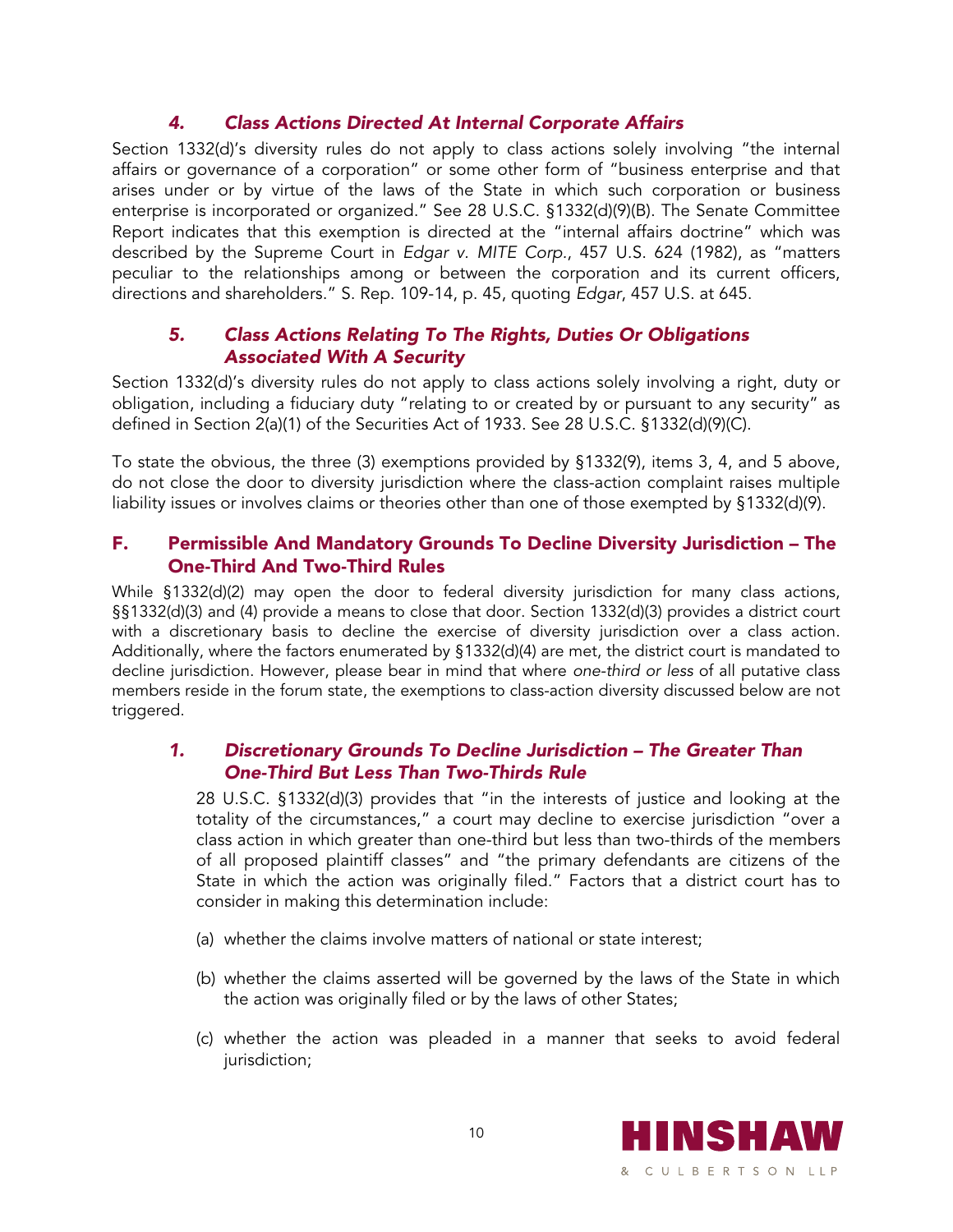- (d) whether the action was brought in a forum with a distinct nexus with the class members, the alleged harm or the defendants;
- (e) whether the number of citizens of the State in which the action was originally filed who are proposed class members is substantially larger than the number of citizens from any other State and whether the citizenship of the other proposed class members is dispersed among a substantial number of States; and
- (f) whether during the preceding 3-year period any other class actions asserting the same or similar claims have been filed.

28 U.S.C. §1332(d)(3)(A) – (F).

Sections 1332(d)(3)'s use of the phrase "*the* primary defendants" would again seemingly require that *all* of the target defendants be from the forum state. If one or more of the target defendants are citizens of a different state, this exception should not then apply.

The definition of a proposed class will have a major impact on the Act's one-third and two-third rules. It sets the stage for the district court's required analysis. The proposed class definition will likely be the focus of heated jurisdictional disputes. Anticipate that class counsel who seek to dodge federal-court jurisdiction will draft proposed class definitions in a fashion to maximize the number of in-state class members. It also appears the Act has potentially created a new cottage industry for experts addressing the situs and number of the proposed class members.

Another issue sure to be litigated is whether class counsel can attempt to trigger this exception by intentionally not naming a target defendant from a different state. New jurisdictional battles implicating the potential joinder of necessary parties under Rule 19 loom on the horizon. Therefore, an issue that will have to be resolved is whether a defendant can be a "necessary party" under Rule 19, because in its absence complete relief could not be afforded, and if so, still not be a "target defendant" under the Act?

#### *2. Mandatory Grounds To Decline Jurisdiction – The Greater Than Two-Thirds Or More Rule*

Section 1332(d)(4) sets forth two alternative tests which mandate a court to decline diversity jurisdiction over a class action where "two-thirds or more" of all proposed plaintiff class members are citizens of the forum state. "The first is where two-thirds of the potential class members and *the* primary defendants" are citizens of the State in which the action is filed. 28 U.S.C. §1332(d)(4)(D).

The second is where the principal injuries caused by "each defendant" were *incurred* in the state in which the action was originally filed, more than two-thirds of all proposed plaintiff class members and a "significant defendant" are citizens of the forum state, and that during the immediately preceding three-year period, no other class actions involving the same or similar allegations were brought against any of the defendants. Under this second test, a significant defendant is one from whom "significant relief is sought" and whose conduct "forms a

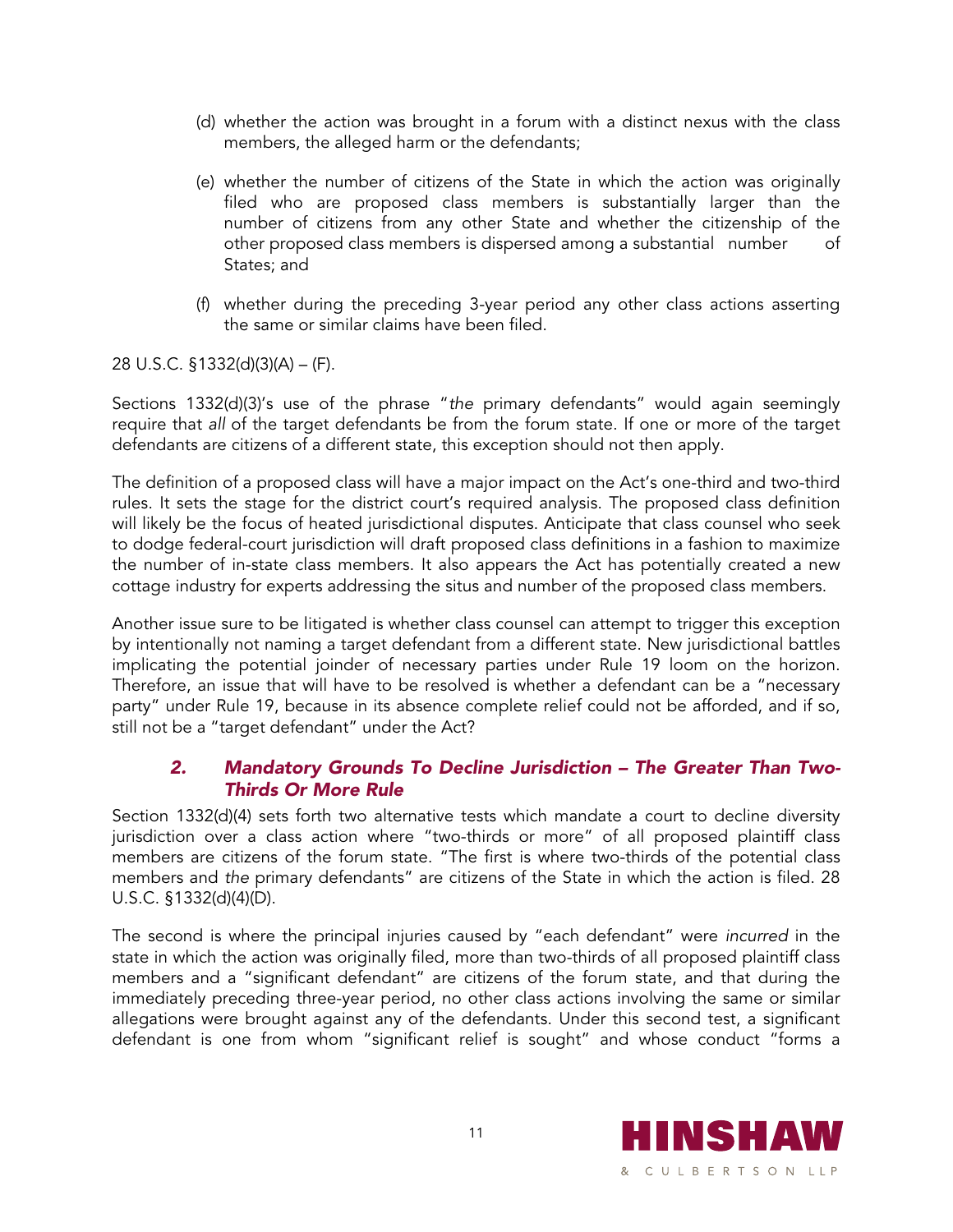significant basis for the claims asserted" by the proposed plaintiff class. 28 U.S.C. §1332(d)(4)(A).

Under these alternative tests, the "primary" defendants and a "significant" defendant are clearly treated as separate and distinct entities. The Act does not define what constitutes "significant relief" or what amounts to a "significant basis for the claims asserted." In light of traditional rules on joint and several liability, any defendant theoretically could qualify as one from whom significant relief is sought. Whether the defendant's alleged conduct forms a significant basis for the claim asserted could likely turn on the legal theory under which the action is being brought. It is unclear whether traditional state-law concepts such as active vs. passive fault or direct vs. vicarious liability will play any role or impact a court's analysis when addressing this issue.

Note that under §1332(d)(4)'s first test, *all* target defendants must be from the forum state. Under its second test, only one "significant" defendant must be from that state. However, under the second test, the principal injuries from each of the defendant's misconduct must have been incurred (not occurred) in the state in which the action was filed. The term "principal injuries" is also not defined under the Act. In many scenarios, what constitutes the principal injury may be far from clear. In a ground-water contamination case which allegedly results in physical illness or injuries to multiple persons, is the principal injury the contamination of the ground water or the subsequent physical illness? Where multiple parties from different states are suing to recover for monetary losses or lost profits, will the size of an individual's loss or the number of plaintiffs in a given state be the determinative factor for assessing in which state the principal injuries were incurred? As with several of the Act's other class-action diversity rules, until guidance is provided by court decision, these issues have to be carefully addressed by counsel. The one-third and two-third rules create some "room to play" for a creative pleader who desires to dodge federal-court jurisdiction.

For purposes of the one-third and two-third rules, the existence of other class actions involving the same or similar allegations would seemingly favor the assertion of federal jurisdiction, especially in view of the "multidistrict litigation process" in which all of the proposed actions "could be handled efficiently on a coordinated basis." S. Rep. 109-14, p. 38. The Committee Report explains that this factor should be liberally interpreted so that "plaintiffs not be able to plead around it with creative legal theories." *Id.* In other words, where the subject matter of a prior class action is essentially the same, a party should not be able to trigger §1332(d)(4)'s jurisdictional exemption merely by changing legal theories. Finally, while the Act itself is silent on the issue, the Committee Report indicates that "the party opposing federal jurisdiction shall have the burden of demonstrating the applicability of an exemption." S. Rep. 109-14, p. 44.

## II. Revisions To Removal Procedure And Expanded Appellate Review

Through its expansion of diversity jurisdiction for class actions, Section 4 of the Act has enhanced the ability to remove a class action to federal court. Section 5 of the Act, 28 U.S.C. §1453, makes several additional significant changes to the removal procedures for class actions based upon diversity jurisdiction.

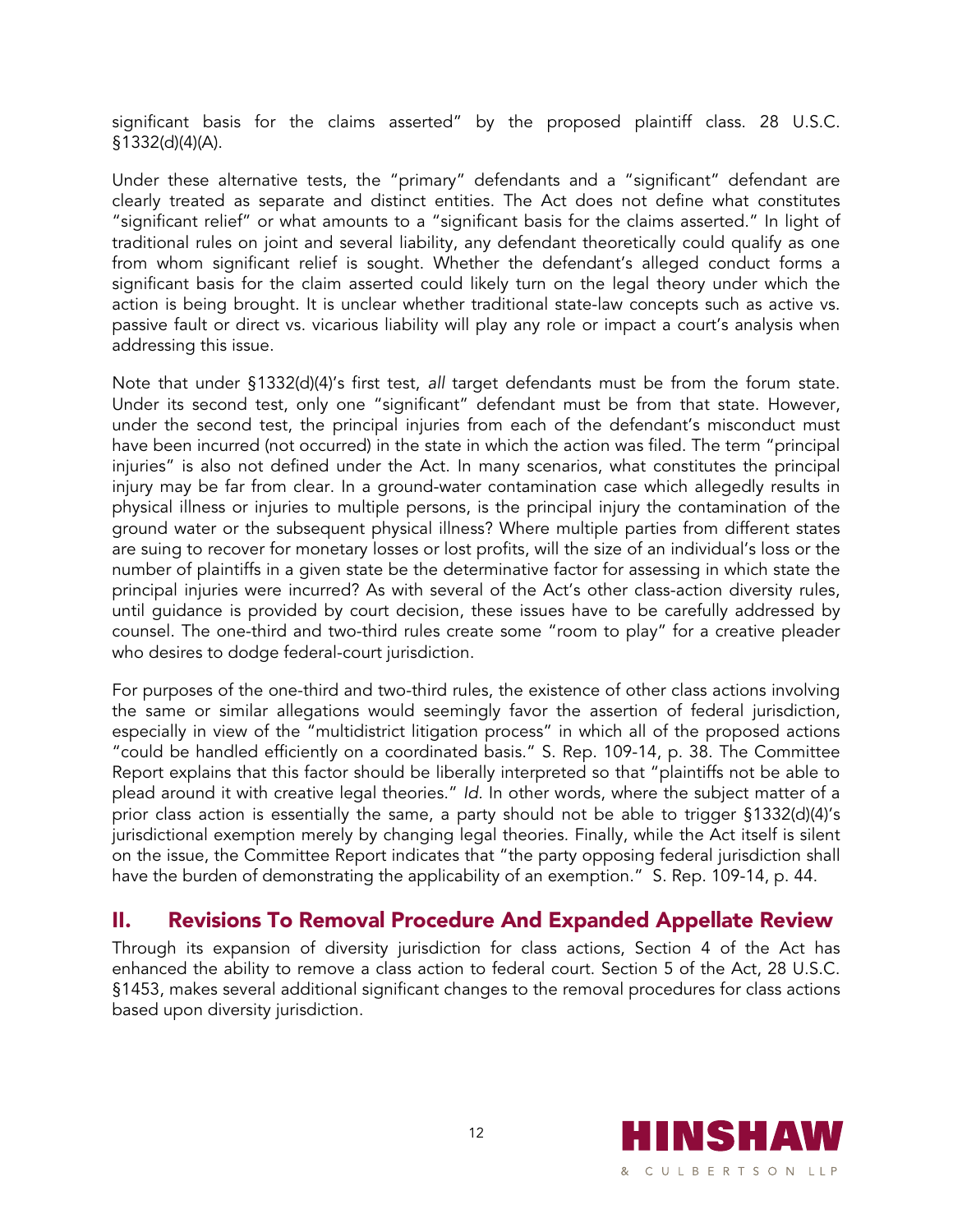#### A. One-Year Limitation On Removal Eliminated For Class Actions

28 U.S.C. §1446(b) recognizes that federal jurisdiction may not be triggered by an initial pleading filed in state court. It can arise through the filing of "an amended pleading, motion, order or other paper," and permits a party to file a notice of removal within thirty (30) days after receipt thereof. Section §1446(b) contains its own limitations period. "No case, however, may be removed from state to federal court based on diversity of citizenship 'more than 1 year after commencement of the action.'" *Caterpillar, Inc. v. Lewis*, 519 U.S. 61, 69 (1996), quoting 28 U.S.C. §1446(b). Section 5 of the Act eliminates §1446(b)'s one-year limitation period for removal of class actions. See 28 U.S.C. §1453(b).

#### B. Removal By Defendants Who Are Citizens Of The Forum State

Where diversity provides the basis for federal-court jurisdiction, a case cannot be removed where one of the defendants is a citizen of the state in which the action is brought. 28 U.S.C. §1441(b)("any other such action shall be removable only if none of the parties in interest properly joined and served as defendants is a citizen of the State in which such action is brought").<sup>6</sup> Section 5 of the Act also does away with that prohibition for class actions encompassed by the Act. See 28 U.S.C. §1453(b) ("A class action may be removed to a district court of the United States . . . without regard to whether any defendant is a citizen of the State in which the action is brought").

#### C. Consent Of All Defendants Not Required

Where a cause of action is brought against multiple defendants, the defendants are treated collectively for removal purposes. All defendants who have been served must either join in the removal petition or indicate their consent to removal. *Phoenix Container, L.P. v. Sokoloff*, 235 F.3d 352, 353-54 (7th Cir. 2000). A petition for removal is defective where it fails to demonstrate that all defendants who have been served have either joined or consented to removal. *Shaw v. Dow Brands, Inc.,* 994 F.2d 364, 368-69 (7th Cir. 1993). Section 3 of the Act eliminates this requirement for class actions. Section 1453(b) specifically provides that a class action "may be removed by any defendant without the consent of all defendants."

#### D. Burden Of Proof When Remand Is Sought

Historically, when a motion to remand has been filed, the party seeking to preserve the removal bears the burden of demonstrating the existence of federal jurisdiction and that the procedural requirements for removal have been met. *Doe v. Allied Signal*, 985 F.2d 908, 911 (7th Cir. 1993). A court will "resolve all contested issues of substantive fact in favor of the plaintiff," *Boyer v. Snap On Tools Corp.*, 913 F.2d 108, 111 (3rd Cir. 1990), and a case will be remanded "if there is doubt as to the right of removal in the first instance." *Jones v. General Tire & Rubber Co*., 541 F.2d 660, 664 (7th Cir. 1976).

The Senate Committee Report clearly indicates that under the Act "the named plaintiffs should bear the burden of demonstrating that a case should be remanded to state court." S. Rep.

 $\overline{a}$ 6 One of the theoretical grounds supporting federal diversity jurisdiction was to provide an out-of-state defendant who might be the subject of local prejudice in a state-court proceeding with an independent tribunal to fairly resolve a dispute with local residents. That concern is thought to be lessened where the defendant is a resident of the forum state in which the action is brought.

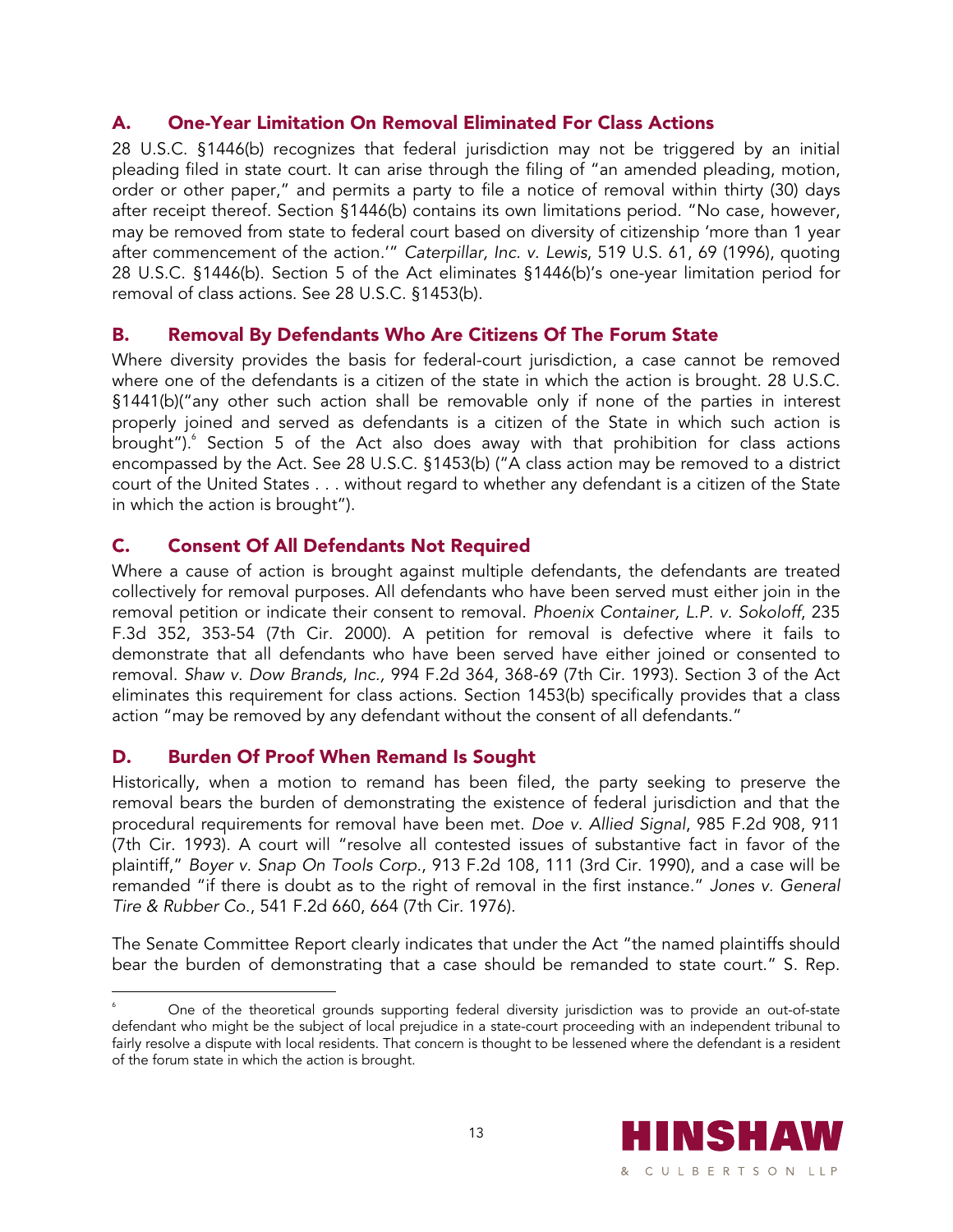109-14, p. 43. However, the Act does not itself specifically address the issue. Thus, in light of the Act's silence on the point, once its revised jurisdictional and removal rules have been invoked, a question certain to arise is who bears the burden of proof on remand, the defendant who removed the case or the plaintiff seeking remand?

Recently one federal district court addressed that issue and concluded that the Act shifts the burden of proof to the party seeking remand. *Berry v. American Express Publishing Corp.,* 2005 U.S. Dist. LEXIS 15514 (C.D. Cal., June 15, 2005). In reaching that conclusion, the district court relied on statements in the Senate Committee Report addressing the burden of proof issue in light of the Act's intended purpose of expanding federal jurisdiction over class actions. It also observed that the original diversity statute, just like the Act, does not contain any references to burden of proof issues.

In determining that it could rely on the Committee Report to decipher legislative intent, the district court observed that "where the statute does not squarely address the issue, legislative history is an essential tool for statutory interpretation. To this end, committee reports are 'the authoritative source for finding the Legislature's intent, and may be consulted as one important resource in the quest for faithful statutory interpretation." *Berry*, 2005 U.S. Dist. LEXIS 15514 at \* 7, quoting *Garcia v. United States*, 469 U.S. 70, 76 (1984). Burden of proof skirmishes are likely to be a part of many larger jurisdictional battles triggered by the Act and could prove to be outcome determinative, although in *Berry* it was not.

#### E. Accelerated Appellate Review Of Remand Orders

 $\overline{a}$ 

A plaintiff objecting to removal can file a motion to remand the case to state court. Where the basis of the motion to remand is a "defect in removal procedure," the motion to remand must be brought within thirty (30) days after the filing of the Notice of Removal. Where a jurisdictional defect provides the basis for remand, the motion may be brought "at any time before final judgment." 28 U.S.C. §1447(c).

Generally, an order remanding a case to state court is not reviewable on appeal. See 28 U.S.C. §1447(d).<sup>7</sup> While Section 5 of the Act provides that §1447 applies to the removal of a putative class action, it permits a discretionary appeal from an order *granting or denying* a motion to remand the action. 28 U.S.C. §1453(c) (emphasis added). The Act permits a court of appeals to decline the application made to it. See 28 U.S.C. §1453(c)(2) ("if the Court of Appeals accepts an appeal under paragraph (1)"). The Act is silent as to those factors which an appellate court should consider in its decision to accept or decline an application for appellate review under these circumstances.

The initial application to appeal must be made within seven (7) days of a ruling on a motion to remand. See 28 U.S.C. §1453(c)(1). If the appeal is accepted, the Act requires that the appellate court complete all action on the appeal, including the rendering of a judgment within

<sup>7</sup> In *Quackenbush v. Allstate Ins. Co*., 517 U.S. 706 (1996), the Court held that a remand based on grounds specified in §1447(c) is immune from review under §1447(d). Where the order remanding the case is not based on a lack of subject matter jurisdiction or defects in the removal procedure, appellate review may be permitted under 28 U.S.C. §1291 which confers jurisdiction over appeals from final decisions. In *Quackenbush*, the Court held that an order remanding a case based on abstention grounds was appealable under §1291.

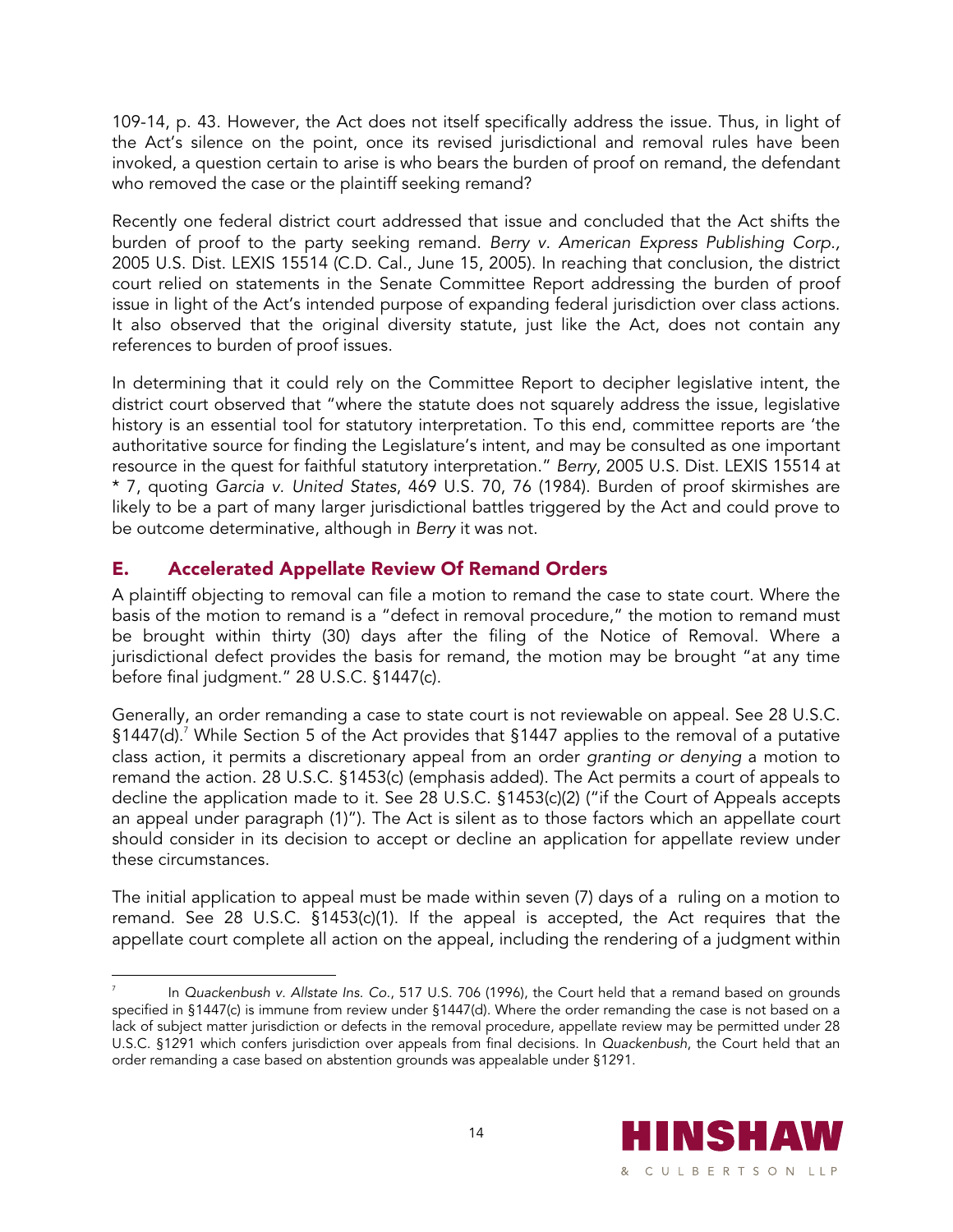sixty (60) days of the appeal having been filed unless an extension is granted. 28 U.S.C. §1453(c)(2).

The Act permits an extension "for any period of time" where "all parties to the proceedings agree." In the event that all parties cannot reach an agreement, an extension "for a period not to exceed 10 days" is permitted where good cause is shown and "the interests of justice warrant the extension." 28 U.S.C. §1453(c)(3). The Act provides that if the court of appeals does not issue its final judgment within the time frame noted above, the appeal shall be considered denied. 28 U.S.C. §1453(c)(4).

#### F. Coordination Of The Act's Removal And Jurisdictional Changes

The Act attempts to coordinate its revised removal and appellate procedures with its revisions to diversity jurisdiction. Section 1453(e) provides that the terms "class," "class action," "class certification order" and "class member" shall have the same meanings as given those terms in Section 4 of the Act (28 U.S.C. §1332(d)(1)). Additionally, the exemptions to diversity jurisdiction applicable to securities, the internal affairs or governance of a corporation and claims relating to the rights, duties and obligations involving or created by a security which are referred to in Section 4 of the Act (28 U.S.C. §1332(d)(9)(A), (B) and (C)) also apply to the Act's revised removal and appellate procedures applicable to class actions under the Act.

## III. "Mass Actions" Subject To Revised Diversity And Removal Rules

Section 4 of the Act, 28 U.S.C. §1332(d)(11)(A), provides that "a mass action shall be deemed to be a class action removable under [§1332(d)(2) through (d)(10)] if it otherwise meets the provisions of those paragraphs." In other words, the minimal diversity rules and their exemptions as well as the revised removal rules apply to mass actions defined in the Act.

A "mass action" is defined as "any civil action" (other than a class action), in which monetary relief (as opposed to injunctive or equitable relief) is sought "in claims of 100 or more persons proposed to be tried jointly on the ground that the plaintiffs' claims involve common questions of law or fact." 28 U.S.C. §1332(d)(11)(B)(i). However, this section provides that "jurisdiction shall only exist over those plaintiffs whose claims in a mass action satisfy the jurisdictional amount requirements under subsection (a)." *Id.* In other words, the value of each plaintiff's claim must meet diversity's  $$75,000$  threshold or the claim will be rejected.<sup>8</sup>

Just as with class actions, the Act contains several exemptions for mass actions. Where one of the following exemptions are triggered, traditional diversity and removal rules apply:

- (a) Where all claims arise from an event or occurrence in the State where the action was filed which allegedly resulted in injuries in that state or in contiguous states;
- (b) Where the claims were joined on defendant's motion;

 $\overline{a}$ 8 This particular section of the Act codifies *Zahn's* non-aggregation rule regarding diversity's traditional amount-in-controversy requirement. However, as discussed above in Section I A of this article, *Zahn* was recently overturned by the Court in *Exxon Mobil.* Thus, for mass actions as defined by the Act, §1332(d)(11)(B)(i) actually retracts the scope of a district court's supplemental jurisdiction as provided in *Exxon Mobil*.

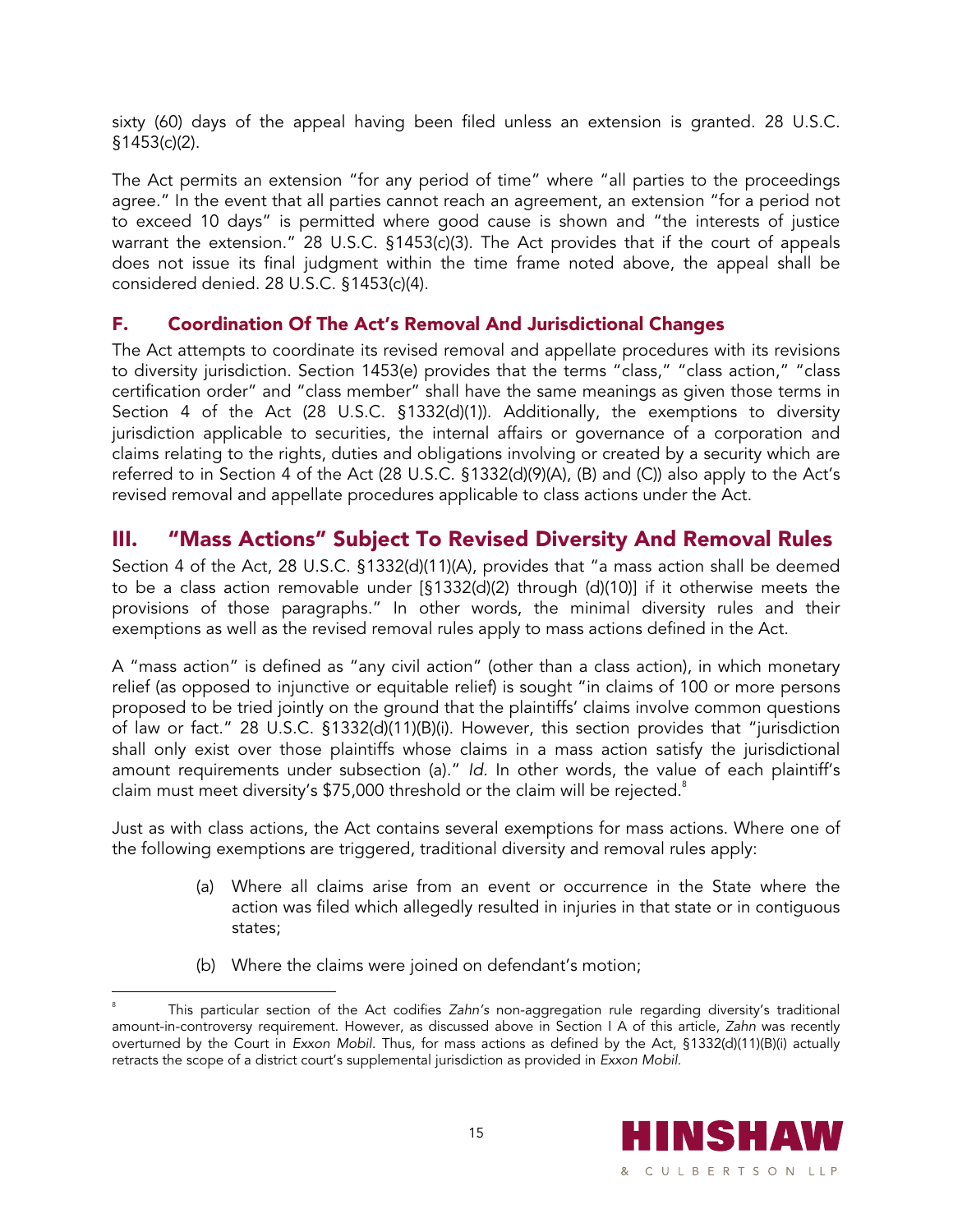- (c) Where all of the claims are asserted on behalf of the general public and not on behalf of individual claimants or members of a purported class pursuant to a state statute authorizing the action;
- (d) Where the claims have been consolidated or coordinated solely for pretrial proceedings or discovery.

#### 28 U.S.C. §1332(d)(11)(B)(ii).

Where a "mass action" is encompassed by the Act, §1332(d)(11)(C)(i) prohibits any subsequent transfer of the action under the federal multi-district litigation rules unless a majority of the plaintiffs request such a transfer. This limitation on further transfers of the action does not apply where either a class has been certified under Rule 23 or where plaintiffs propose the action proceed as a class action. 28 U.S.C. §1332(d)(C)(ii).

Finally, the statute of limitations on any claims asserted in a "mass action" that are removed to federal court under §1332(d)(11) is tolled during the period of time the claims are pending in federal court. 28 U.S.C. §1332(d)(11)(D).

## IV. Settlement Procedures For Federal Class Actions

Section 3 of the Act sets forth additional notification requirements applicable to the settlement of any federal-class action in which one or more classes have been certified. 28 U.S.C. §1715(b) now requires that "[n]ot later than 10 days after a proposed settlement of a class action is filed in court, *each defendant* that is participating in the proposed settlement shall serve upon the appropriate State official of *each* State in which a class member resides and the appropriate Federal official notice of the proposed settlement."(emphasis added).

The notice must include the following:

 $\overline{a}$ 

- (1) the complaint, any materials filed with the complaint $^{\circ}$  and any amended complaints;
- (2) notice of any scheduled judicial hearing;

(3) any proposed or final notification to class members of their right to opt out of the class action or that when applicable, no such right exists and about the proposed settlement;

(4) any proposed or final settlement of the class action;

(5) any agreement contemporaneously made between class counsel and defense counsel;

(6) any final judgment or notice of dismissal;

<sup>9</sup> 28 U.S.C. §1715(b)(1) provides that the materials filed with the complaint are "not required to be served" if they are available through the Internet and the notice explains how the materials can be accessed electronically.

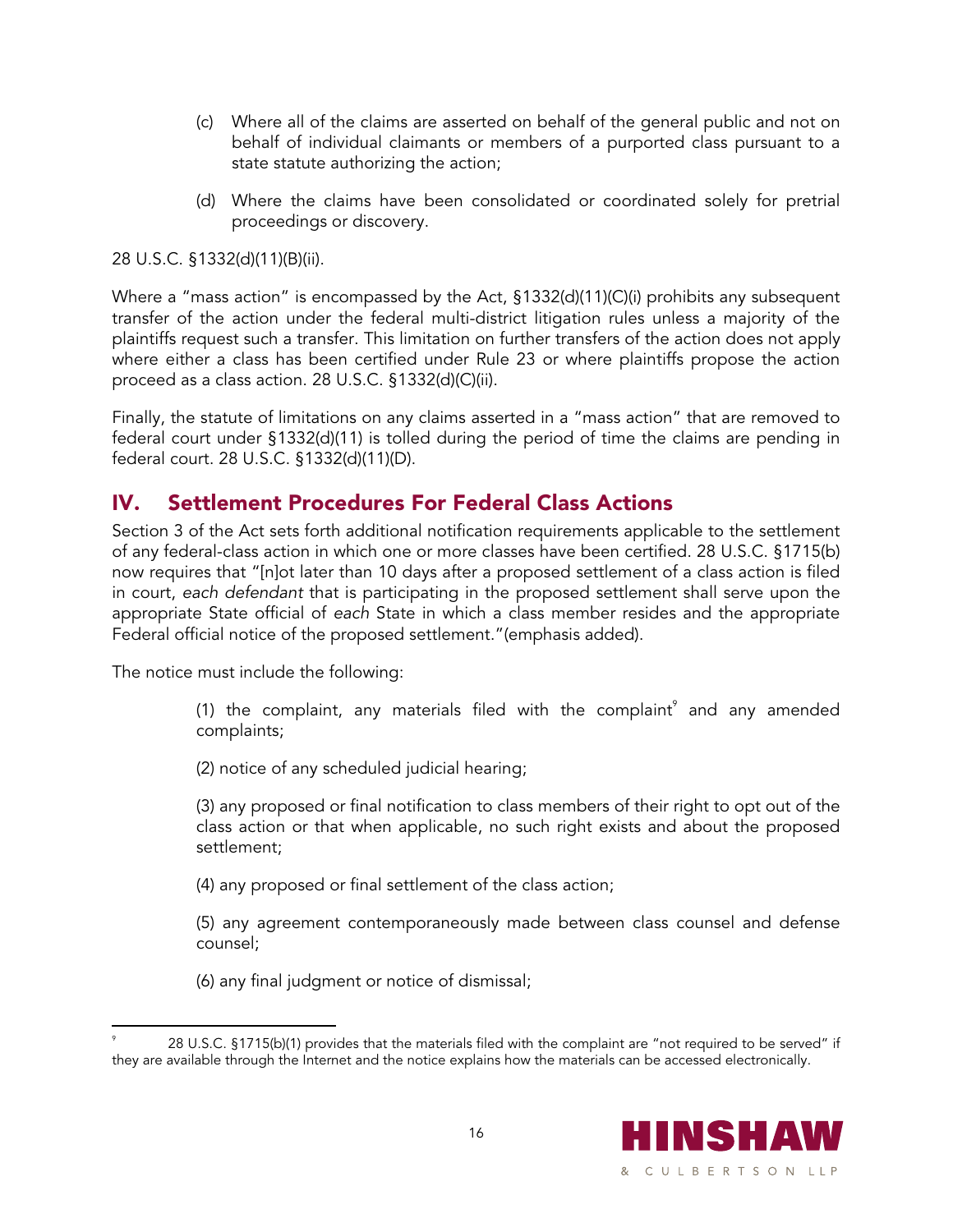(7) the names of class members who reside in each state and the estimated proportionate share of the claims of such members to the entire settlement – to that state's appropriate state official, or where this information cannot be feasibly provided a reasonable estimate of the number of class members residing in each state and the estimated proportionate share of the claims of such members to the entire settlement; and,

(8) any written judicial opinion relating to items (3) through (6) above.

28 U.S.C. §1715(b)(1) – (8). The Act further provides that "[a]n order giving final approval of a proposed settlement may not be issued [any] earlier than 90 days after the later of the dates on which the appropriate federal official and the appropriate State official" were served with this notice. 28 U.S.C. §1715(d).

The obvious purpose of this section is to provide federal or state officials with the opportunity to object to a proposed settlement that appears to be unfair to some or all class members or that might conflict with the regulatory policy, custom or practices of a state or federal agency.

In view of the Act's definition of a class action as "any civil action filed in a district court" or "that is removed to a district court," §1715's notice requirements apply to any federal class action commenced after the effective date of the Act and is not limited to those removed by a defendant to federal court. For a further discussion of decisions addressing the effective date of the Act, see Section VI of this article.

Normally, in the absence of an agreement between the parties to the contrary, the class representatives bear the expense of notifying class members about a proposed settlement. *Eisen v. Carlisle & Jacqueline*, 417 U.S. 156 (1974). The Act however, imposes upon the defendants the cost of notifying the required state and federal officials about a proposed classaction settlement. This could prove to be a time-consuming and a potentially expensive proposition, especially where a nationwide class has been certified which would require that notice be sent to the appropriate officials in all 50 states.

The penalty for noncompliance with these notice requirements is that a class member "may refuse to comply with and may choose not to be bound by a settlement agreement or consent decree in a class action." 28 U.S.C. §1715(e)(1). The class member bears the burden of proving the notice required under this rule was not provided. *Id.* Given the fact that each defendant must provide notice under this rule, a single defendant's failure to provide notice should not permit a class member to dodge the preclusive impact of a settlement where one or more of the other defendants furnished the required notice. So long as the appropriate state and federal officials received proper notice of the proposed settlement, the purpose of the Act's notification requirements were fulfilled and nothing useful can be gained by permitting a class member to "opt out" under those circumstances, other than the potential proliferation of related litigation.

The Senate Committee Report explains "that this provision is intended to address situations in which defendants have simply defaulted on their notification obligations" and "that a settlement should not be undermined because of a defendant's innocent error about which

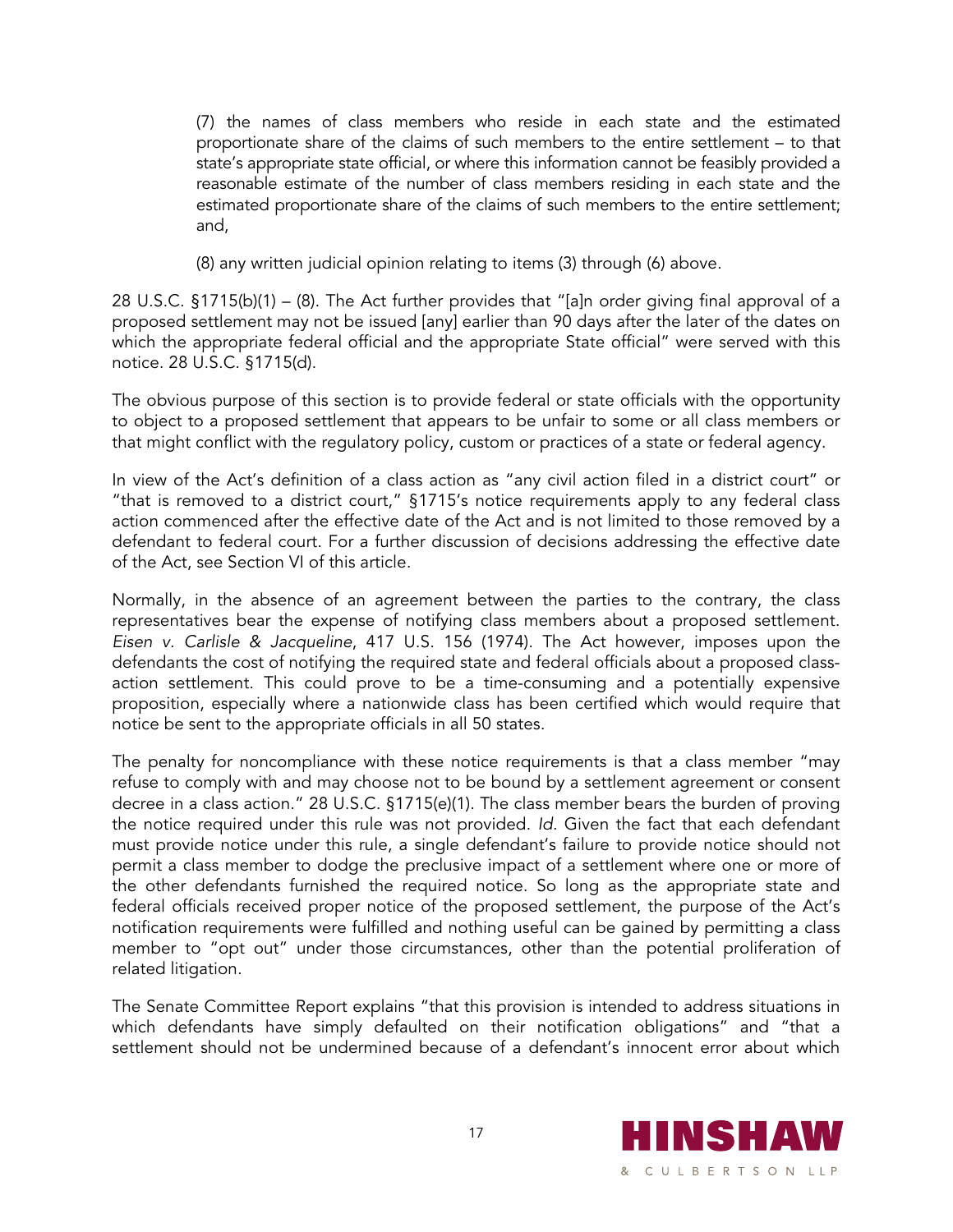federal or state official should have received the required notice in a particular case." S. Rep. 109-14, p. 35.

The Act does provide that a class member will be bound by a settlement agreement or consent decree where the notice required by §1715(b) was sent "to the appropriate Federal official and to either the state attorney general or the person that has primary regulatory, supervisory or licensing authority over the defendant." 28 U.S.C. §1715(e)(2). Thus, as explained below, notice should always be sent to the state attorney general for each state in which a class member resides.

#### A. Appropriate Federal Officials

The appropriate federal official to whom notice should be sent of a proposed class action settlement is the Attorney General of the United States – except where the defendant is a bank. 28 U.S.C. §1715(a)(1)(A).

Where the defendant is either a state or federal depository institution, a state or federal depository institution holding company, a foreign bank, or a "non-depository institution subsidiary of the foregoing" the appropriate federal official is the person who has the "primary federal regulatory or supervisory responsibility with respect to the defendant, if some or all of the matters alleged in the class action are subject to regulation or supervision by that person." 28 U.S.C. §1715(a)(1)(B), §17175(c).

#### B. Appropriate State Officials

The "appropriate state official" is "that person in the State" who either: (1) "has the primary regulatory or supervisory responsibility" over the defendant, or (2) "licenses or otherwise authorizes the defendant to conduct business in the State" so long as "some or all of the matters alleged in the class action are subject to regulation by that person." 28 U.S.C. §1715(a)(2). In the event "there is no primary regulator, or licensing authority," or where the issues involved in the class action "are not subject to regulation or supervision by that person," then a state's attorney general is considered the appropriate state official for receiving notice of the proposed settlement. *Id.*

Where the defendant is a state bank (depository institution), notice should be directed to "the State bank supervisor of the State in which the defendant is incorporated or charted" and upon the appropriate federal official, so long as "some or all" of the issues in the class action "are subject to regulation or supervision" by the state bank supervisor. 28 U.S.C. §1715(c)(2).

In light of §1715(e)(2)'s limitation on non-compliance when notice is sent to the state attorney general, a wise practice would be to always send the required notice to the state attorney general in each state in which a class member resides as well as to any other state official who arguably has supervisory, regulatory or licensing authority over the defendant. The Act imposes no penalty for sending notice to too many state officials. This will prevent class members from attempting to avoid the preclusive impact of a settlement by claiming notice was not sent to the person in their state who had the primary licensing, regulatory or supervisory responsibility over the defendant or that the issues raised in the settled class action were not subject to regulation or supervision by the state official to whom the notice was sent.

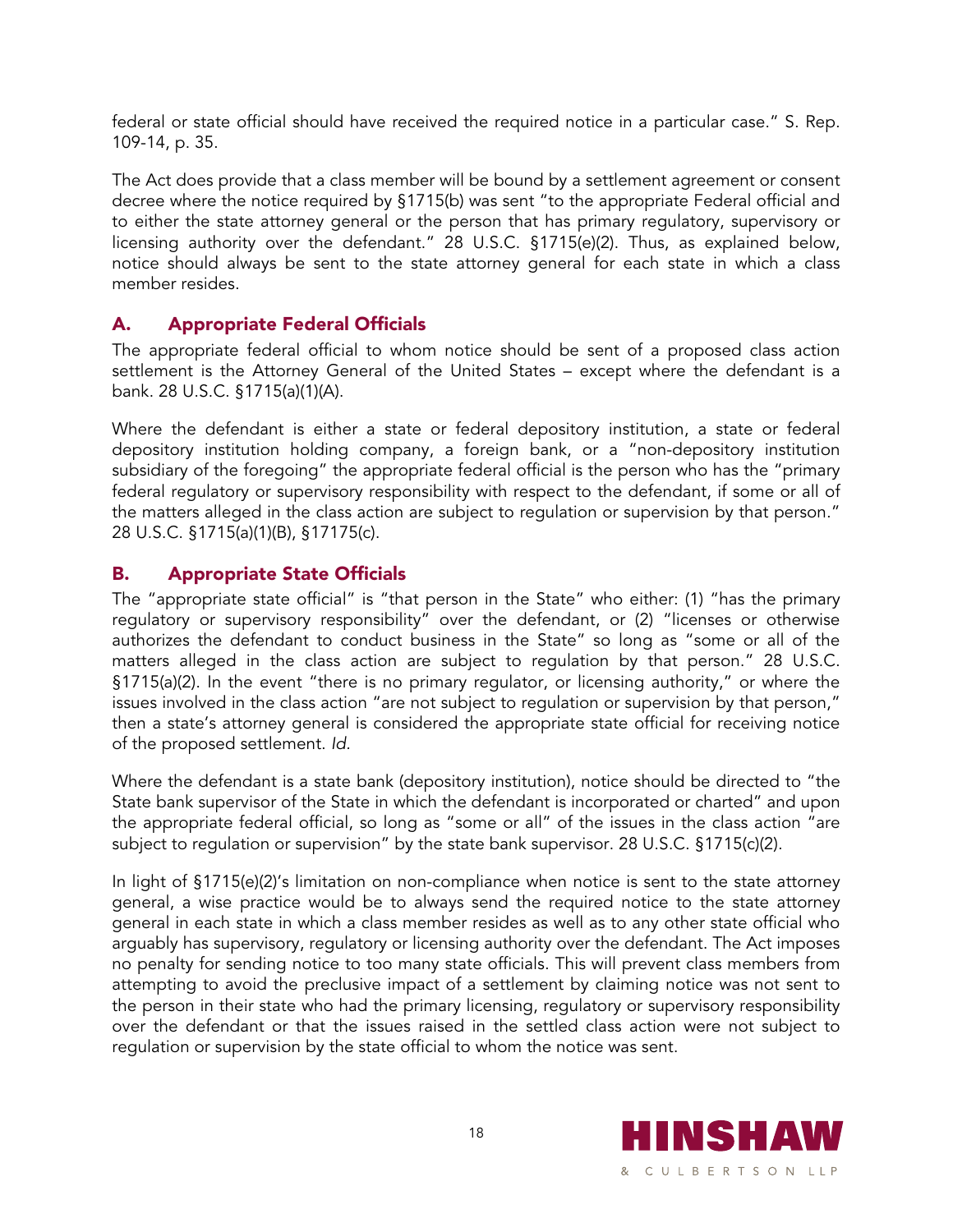#### C. Rule 23's Settlement Hearing Requirement That Is Applicable Only To Certified Classes Is Unaffected By The Act

Rule 23(e)(1)(A) only requires court approval of a class action settlement where a class had been certified. The Advisory Committee notes to Rule 23(e)(1)(A) explain that: "The new rule requires approval only if the claims, issues or defenses of a *certified class* are resolved by a settlement, voluntary dismissal or compromise." (emphasis added). The Act does not impact or change this practice. 28 U.S.C. §§1712, 1713, 1714 and 1715 all employ the term "proposed settlement[s]," which is one of the few terms defined under the Act. Section 1711(6) defines a "proposed settlement" as "an agreement regarding a class action that is subject to court approval and that if approved, would be binding on some or all class members." Because under Rule 23(e) court approval is only required for certified classes, the Act's settlement hearing requirements do not apply to settlements that occur prior to certification of a class.

## V. Coupon And Net-Loss Settlements

 $\overline{a}$ 

Section 3 of the Act, 28 U.S.C. §1712 *et. seq.*, limits the recovery of attorney's fees and requires a court hearing to address the reasonableness and adequacy of "coupon settlements." However, the Act fails to define what constitutes a "coupon" or what qualifies as a "coupon settlement." This omission was probably intentional in view of the wide variety of settlement options that might arguably be characterized as a coupon settlement.<sup>10</sup>

Section 1712's provisions limiting attorney's fees in "coupon settlements" provides some insight into the type of settlements the drafters were targeting. 28 U.S.C. §1712(a) essentially requires that for any portion of a fee award to class counsel based on coupons which are part of a class-action settlement, that the fee award be based on the value of "the coupons that are redeemed." This suggests that §1712 is targeting certificate or voucher settlements which require a class member to redeem a certificate or some type of paper in order to obtain the benefit of the proposed settlement. The Act's coupon provisions will likely extend to settlements which require class members to purchase additional services or benefits at a discounted amount through the use of a certificate or voucher system.<sup>11</sup> Whether it is extended to settlements that provide members with free additional services or benefits is less certain and may turn on other features of the settlement agreement. The full scope of the Act's protective shadow will be resolved by future court decisions.

Clarification of what constitutes a "couple settlement" is of primary importance to §1712's provisions limiting attorney's fees for class counsel because as explained below, the settlement-hearing procedures for coupon settlements are largely redundant of what is already required by Rule 23(e).

Webster's Ninth New Collegiate Dictionary defines redeem as: "to buy back" or "repurchase." Thus, settlements which require the purchase of additional benefits or services are likely to fall under §1712's ambit.



For a discussion of the wide-variety of settlement options that might constitute a coupon settlement under the Act, see Christopher R. Leslie, *A Market-Based Approach To Coupon Settlements In Antitrust And Consumer Class Action Litigation*, 49 UCLA L. Rev. 991, 994 (2002) (noting that "[s]ettlement coupons may resemble traditional promotional coupons, housing vouchers or discount contracts").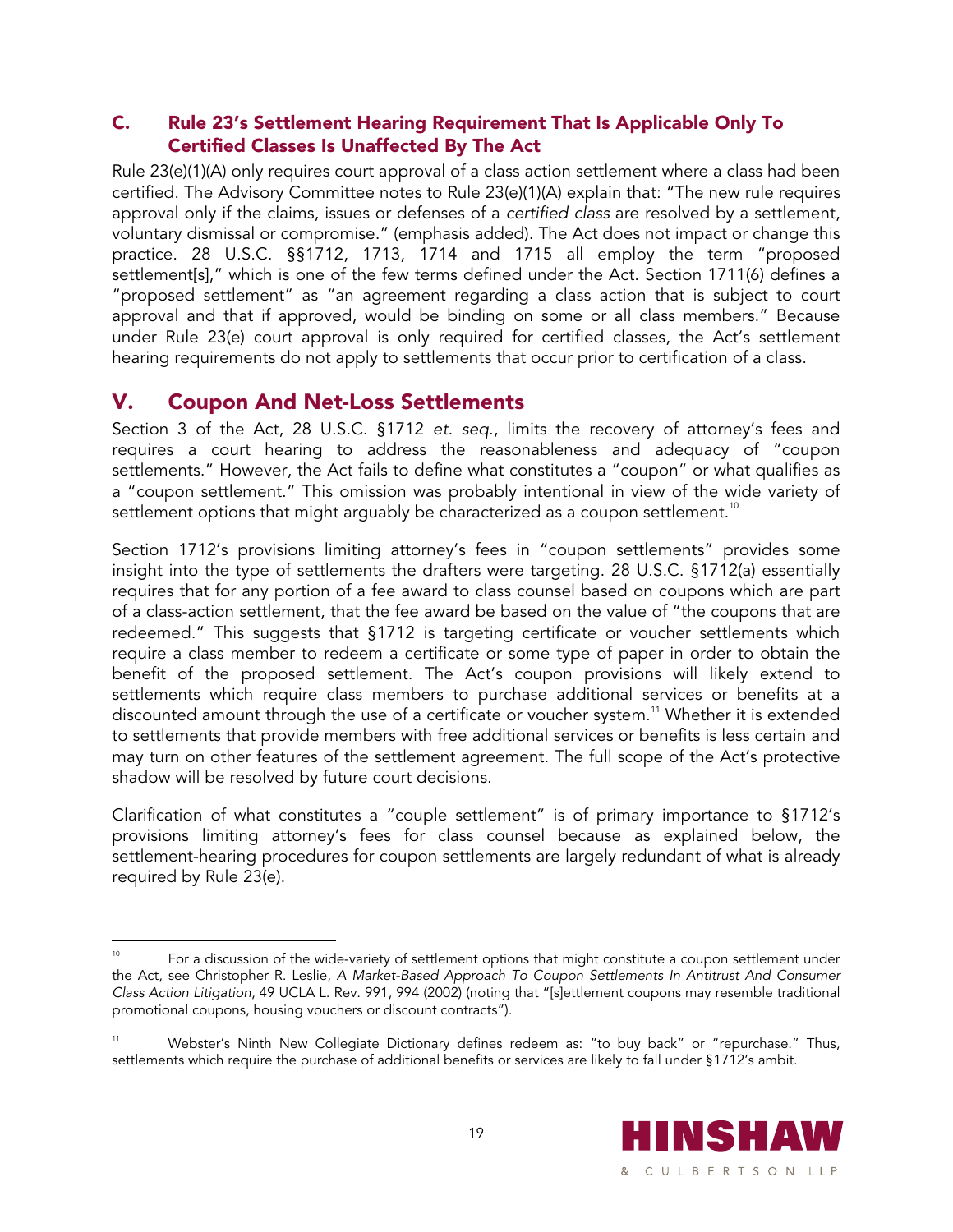#### A. Coupon Settlement Hearing Requirement

Rule 23(e)(1)(A) requires court approval of any "settlement, voluntary dismissal or compromise of the claims, issues or defenses of a *certified* class." Rule 23(e)(C) further provides that a court can approve a settlement or compromise of a class action "that would bind class members only after a hearing and on finding that the settlement, voluntary dismissal or compromise is fair, reasonable and adequate."

The Act's required judicial scrutiny of coupon settlements for the most part mirrors Rule 23(e)'s requirements. Section 1712(e) requires a hearing and a written finding by the court that "the settlement is fair, reasonable and adequate for class members." The Act does not list factors that a court should consider in evaluating reasonableness or fairness of a coupon settlement. In view of the wide array of terms or limitations that could potentially be included in a "coupon" itself, this omission was also probably deliberate. Factors that various courts have considered in evaluating the reasonableness of coupon settlements have included:

- (a) the strength of plaintiffs' case weighed against the settlement offer;
- (b) the complexity length and expense of further litigation;
- (c) the presence of collusion between the parties;
- (d) the opinion of competent counsel;
- (e) the reaction of class members to the proposal; and
- (f) the stage or proceedings and discovery completed.

*In re Mexico Money Transfer Litigation*, 164 F. Supp. 2d 1002, 1014 (N.D. Ill. 2000), *affd.* 267 F.3d 743 (7th Cir. 2001). See also *In re General Motor Corp. Pick-up Truck Fuel Tank Products Liability Litigation*, 55 F.3d 768, 785 (3d Cir. 1995) (identifying nine factors to use in evaluating a coupon settlement – (1) the complexity and duration of the litigation; (2) the reaction of the class to the settlement; (3) the stage of the proceedings; (4) the risks of establishing liability; (5) the risks of establishing damages; (6) the risks of maintaining a class action; (7) the ability of defendants to withstand a greater judgment; (8) the range of reasonableness of the settlement in light of the best recovery; and (9) the range of reasonableness of the settlement in light of all the attendant risks of litigation).

Section 1712(e) does authorize a district court to "require that a proposed settlement agreement provide for the distribution of a portion of the value of unclaimed coupons to one or more charitable or governmental organizations as agreed to by the parties." However, various courts including the Seventh Circuit have approved a cy pres distribution to a charitable, educational or public service entity or program that provides some benefit to the class members.12 Additionally, §1712(d) permits a court to receive expert testimony from a

 $\overline{a}$ 12 See, e.g., *Keele v. Wexler*, 149 F.3d 589, 592 (7th Cir. 1998) (approving *cy pres* to legal aid foundation); *In re Three Mile Island Litigation*, 557 F. Supp. 96, 97 (M.D. Pa. 1982) (approving \$5 million *cy pres* to finance public heath and evacuation planning).

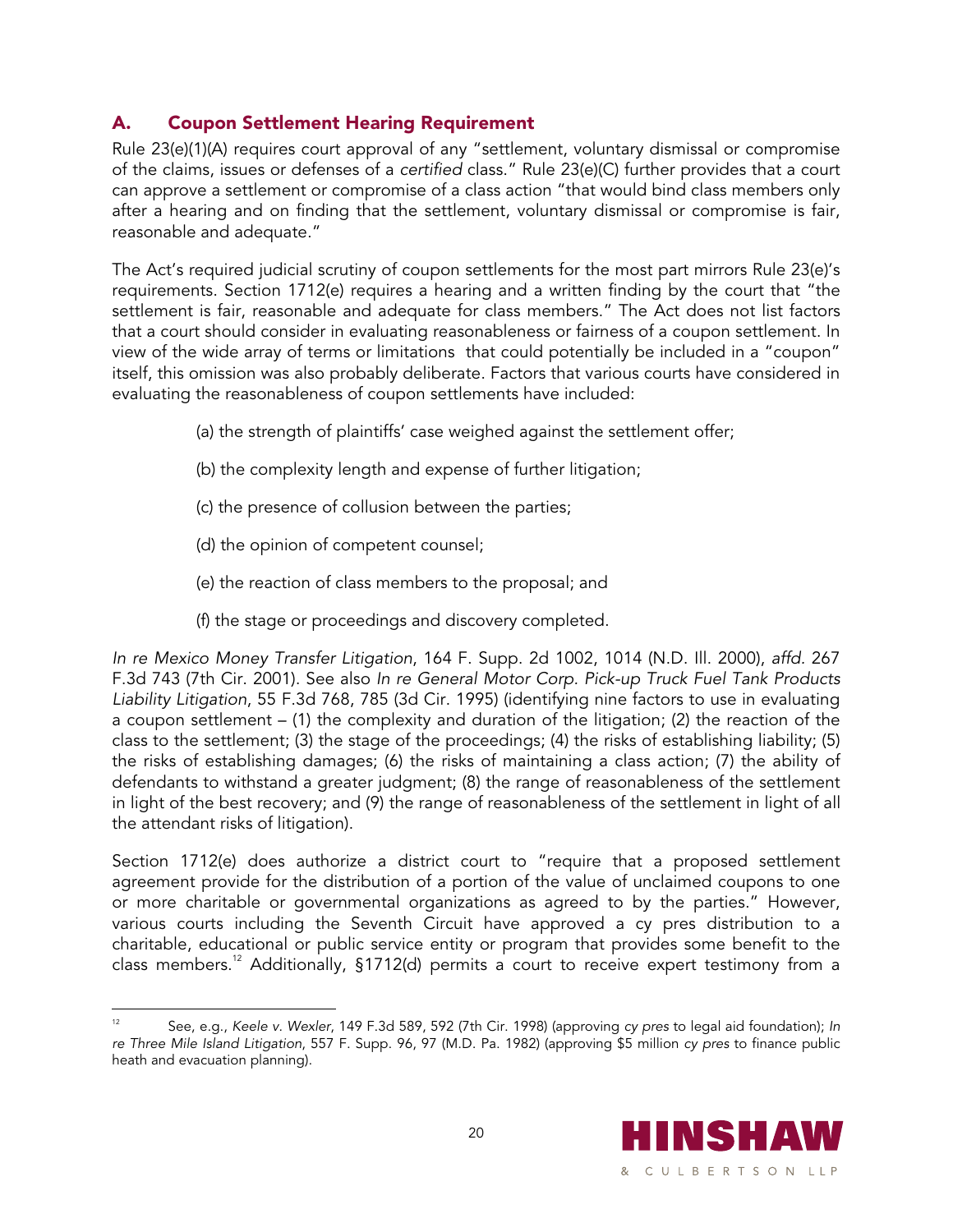qualified witness as to "the actual value to the class members of the coupons that are redeemed." Many district courts were generally following that practice even before the Act became effective. See, e.g., *In re Mexico Money Transfer Litigation*, 164 F. Supp. 2d 1002 (N.D. Ill. 2000), *affd*. 267 F.3d 743 (7th Cir. 2001). These provisions merely make explicit, procedures that were already being followed in many district courts.

#### B. Net-Loss Settlement Hearing Procedures

Section 3 of the Act does change the governing standard for approval of class action settlements in which "any class member is obligated to pay sums to class counsel that would result in a net loss to the class member." 28 U.S.C. §1713. In that scenario, the court approving a settlement must make a finding that the "non-monetary benefits to the class member substantially outweigh the monetary loss." *Id.* The Act makes no attempt to elaborate on what type of benefits may be considered by the court when engaging in this analysis or how those benefits are to be valued.

#### C. Prohibition Of Settlements Based On Geographic Location

28 U.S.C. §1714 prohibits a proposed settlement of any class action that provides for the payment of a greater sum to class members "*solely* on the basis that the class members to whom the greater sums are paid are located in closer geographic proximity to the court." However, §1714 does not for example, preclude geographic proximity to an environmental contamination site as a factor that can be considered in fixing the amount paid to those class members who live in close proximity to the site and are theoretically more likely to have suffered an exposure and an injury. See S. Rep. 109-14, p. 32. Rather, it targets settlements that have no legitimate basis to distinguish the amounts paid to various class members other than their geographic proximity to the courthouse.

#### D. Attorney Fee Provisions In Coupon Settlements

 $\overline{a}$ 

Rule 23(h) provides that in any action where a class has been certified, a court may award reasonable attorney fees and non-taxable costs as authorized by law or by agreement of the parties. That rule further requires that class counsel claiming attorney fees must do so pursuant to a motion under Rule 54(d)(2). Notice of the motion must be served on all parties and "directed to class members in a reasonable manner." See Rule 23(h)(1). The Act supplements Rule 23's hearing requirements for claims involving coupon settlements.

28 U.S.C. §1712(a) requires that in any proposed class-action settlement which "provides for a recovery of coupons to a class member, the portion of any attorney's fee award to class counsel that is attributable to the award of the coupons shall be based on the value to class members of the coupons that are redeemed."<sup>13</sup> Where "the recovery of coupons is not used to determine the attorney's fee" paid to class counsel, §1712(b)(1) provides that the fee award "shall be based on the amount of time class counsel reasonably expended working on the action." This is one the traditional criteria used in determining the appropriate amount of a fee award to class counsel involved in the creation of a common fund.

This is consistent with the approach taken in the Private Securities Litigation Reform Act of 1995 which provides that attorney fees and expenses paid to class counsel shall not exceed a reasonable percentage of the amount of damages and interest paid to the class. 15 U.S.C. §78(u)-4(a)(6).

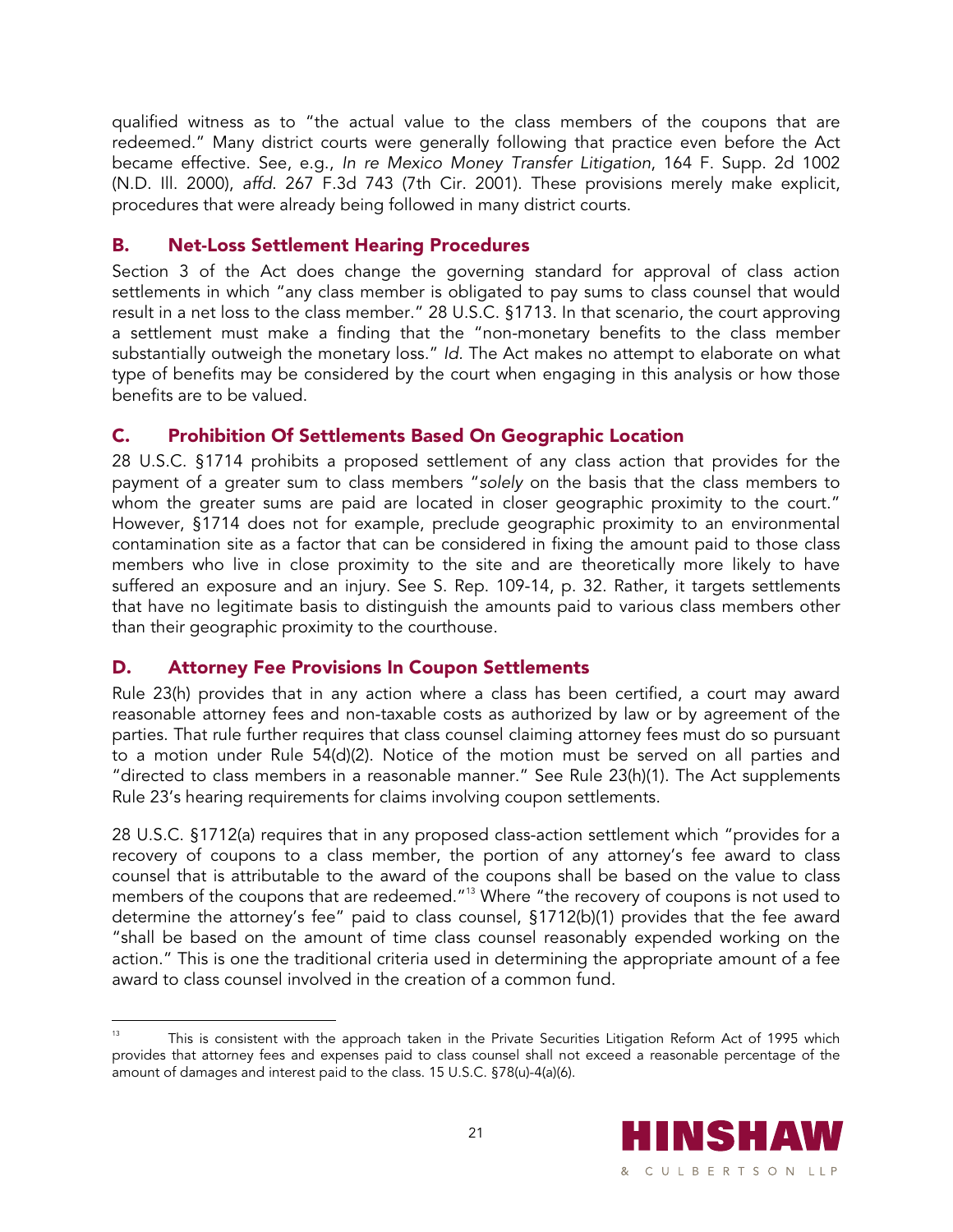Section 1712(b)(2) specifies that in those cases where class counsel obtained equitable relief, any fee award shall include an appropriate fee for obtaining that relief. When a settlement involves a combination of equitable relief and coupons for the class members, §1713(c) is consistent in requiring that the portion of any fee award paid to class counsel based upon the inclusion of coupons must be calculated on the value of the redeemed coupons and that the remaining portion of the fee award should be based on the amount of time "reasonably expended" by class counsel.

These provisions were drafted to provide an economic incentive for class counsel to negotiate favorable terms for coupons that are part of any class-action settlement. Factors that limit the number of coupons that are ultimately redeemed include limits on transferability of the coupon, the timing of the coupon expiration date, restrictions on the aggregation of coupons, administrative obstacles to redemption and product restrictions which limit the items or services class members can acquire.<sup>14</sup>

As a result of §1712(a) and (c)'s requirement that the fee award be based on the value of redeemed coupons, class counsel's fees cannot be calculated until the time specified for redemption of those coupons has expired. Some courts had permitted a fee award to class counsel on the estimated likely rate of redemption of the coupons involved in a settlement. Now, §1712 prohibits that practice. The value which a coupon provides to a class member can be lessened by an increase in the price of the goods or services related to the coupon during its redemption period. *See In re Matter of Mexico Money Transfer Litigation*, 267 F. 3d 743, 748 (7th Cir. 2000). It is doubtful however, that a court would take that into consideration in calculating class counsel's fee award because counsel has no real ability to control a defendant's pricing strategies.

Section 1712 however, does not preclude the payment of class counsel's fees on a periodic installment basis where the amount paid is based upon the actual number of coupons redeemed during that installment period. See, e.g., *Duhaime v. John Hancock Mutual Life Ins. Co.,* 989 F. Supp. 375 (D. Mass 1997) (where that approach was followed). That would ensure that the fee award is proportionate to the actual value to the class, and minimize the economic disincentive for class counsel to negotiate a longer redemption period.

## VI. Effective Date Of The Act

Section 9 of the Act provides that its amendments "shall apply to any civil action commenced on or after the date of enactment of this Act." The President signed the Act into law on February 18, 2005.

In *Pritchett v. Office Depot, Inc.,* 404 F.3d 1232 (10th Cir. 2005), the Tenth Circuit concluded that a cause of action is commenced for purposes of the Class Action Fairness Act when it is originally filed in state court, not when it is removed to federal district court. *Id.* at 1237-38. Therefore, the Act does not apply to state-court class actions that were pending prior to the effective date of the Act. *Id.* at 1233.



 $14$ 14 See *Leslie*, *supra*., n. 11 at 1014-1029.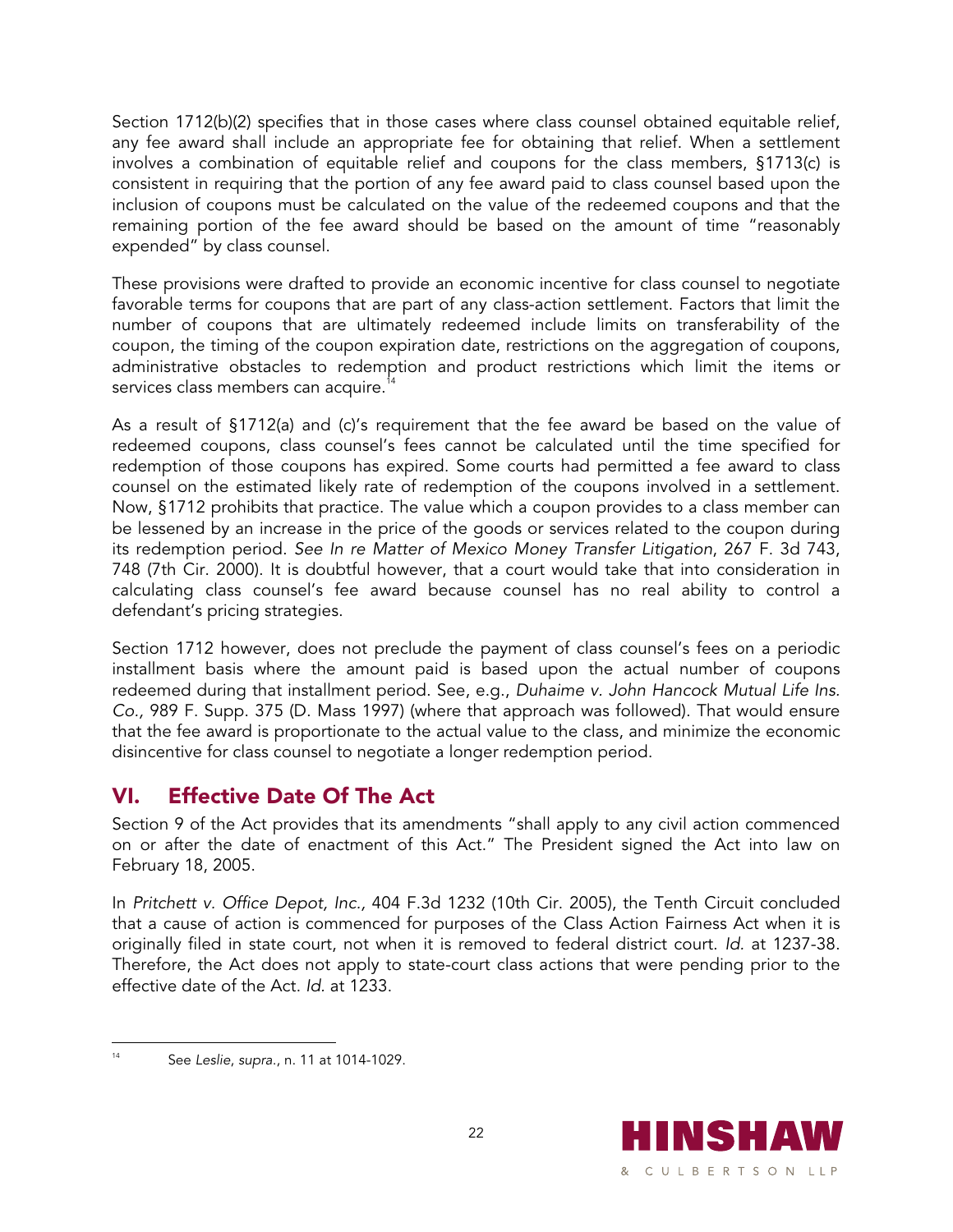Recently, the Seventh Circuit agreed with Pritchett's conclusion that a civil action is commenced for purposes of the Act "when it is filed with the state court and not when some later step occurs in its prosecution." *Knudsen v. Liberty Mutual Insurance Co.,* 411 F.3d 805 (7th Cir. 2005). Knudsen held that a mere change in the definition of a class does not trigger the right to remove that action to federal court under the Act. However, Knudsen further explained that:

[A] new claim for relief (a new "cause of action" in state practice), the addition of a new defendant, or any other step sufficiently distinct that courts would treat it as independent for limitations purposes, could well commence a new piece of litigation for federal purposes even if it bears an old docket number for state purposes.

*Id.* at 807. Knudsen explained that even under preexisting law, amendments to pleadings that add a federal claim where only state-law claims had preexisted or which add a new defendant open "a new window of removal." *Id.* The Court then "imagine[d]":

[T]hat a similar approach will apply under the 2005 Act, perhaps modeled on Fed. R. Civ. P. 15(c), which specifies when a claim relates back to the original complaint (and hence is treated as part of the original suit) and when it is sufficiently independent of the original contentions that it must be treated as fresh litigation.

*Id.* In *Schorsch v. Hewlett-Packard Co.,* No 05-8017, 2005 1863412 (7th Cir., Aug. 8, 2005), the Seventh Circuit explained that it referred to Rule 15 (c) in *Knudsen* merely to "illustrate the difference between claims that relate back and those that do not,"and further elaborated that "state [law] rather than federal practice must supply the rule of decision." *Id.* at \* 2. Under the Seventh Circuit's proposed approach, state law which governs whether a claim set forth in an amended pleading relates back to the original complaint for limitation purposes would also drive whether the action was removable under the Act. This presents an intriguing problem for court and counsel where either a multistate or nationwide class is sough to be assented. Theoretically, a new claim might relate back under one state's law and not another.

Additionally, the court in *Schorsch* suggested that an existing defendant may only be entitled to remove the newly added claim rather than the entire lawsuit. *Id.* If that suggestion holds true, then a defendant may be forced to fight its legal battle on two fronts, the existing action in state court and the new claim in federal court. The resulting costs and coordination effort involved are likely to exceed any benefit to be gained by the removal of a new claim under those circumstances.

Where either a new party or a new liability theory is added to a preexisting class action, counsel should evaluate whether the action can thereafter or should be removed under the Act in light of Knudsen's and Schorsch's discussion of the issues noted above.